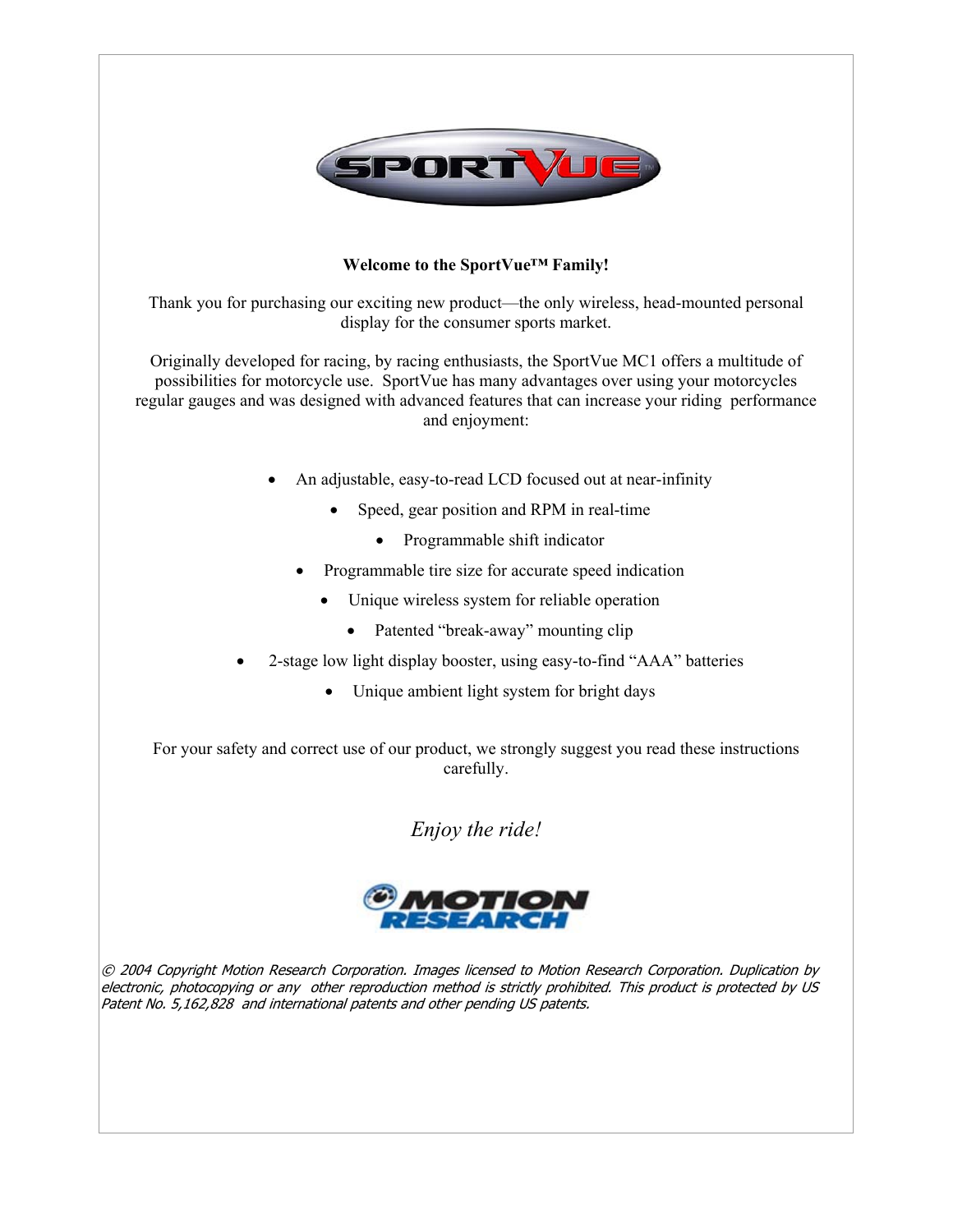*Motion Research Corp. page 2* 

Table of Contents

**Cautions and Instructions on Use ............ 3 SportVue Components.............................. 4** HMD Unit............................................... 4 Motorcycle Sending Unit ....................... 5 **Installation ................................................. 6** Eye Dominance.................................. 6 HMD Unit Installation............................ 7 Attachment......................................... 9 Motorcycle Sending Unit Installation .... 9 Training MSU for Your Motorcycle .... 14 Turning the Unit On ............................. 14 Learning to Use HMD .......................... 17 First Ride .............................................. 18 Batteries **Error! Bookmark not defined. Care and Cleaning................................... 18 Specifications ........................................... 19** Display.................................................. 19 Electrical............................................... 19 Environmental ...................................... 19 Weight .................................................. 19 **SportVue Registration ............................ 20 Return Policy ........................................... 20 DISCLAIMER OF WARRANTIES...... 21 LIMITATION OF LIABILITY............. 21 DISCLAIMER OF CONSEQUENTIAL DAMAGES 21 Technical Support ................................... 21 SportVue End User / Software License Agreement 17**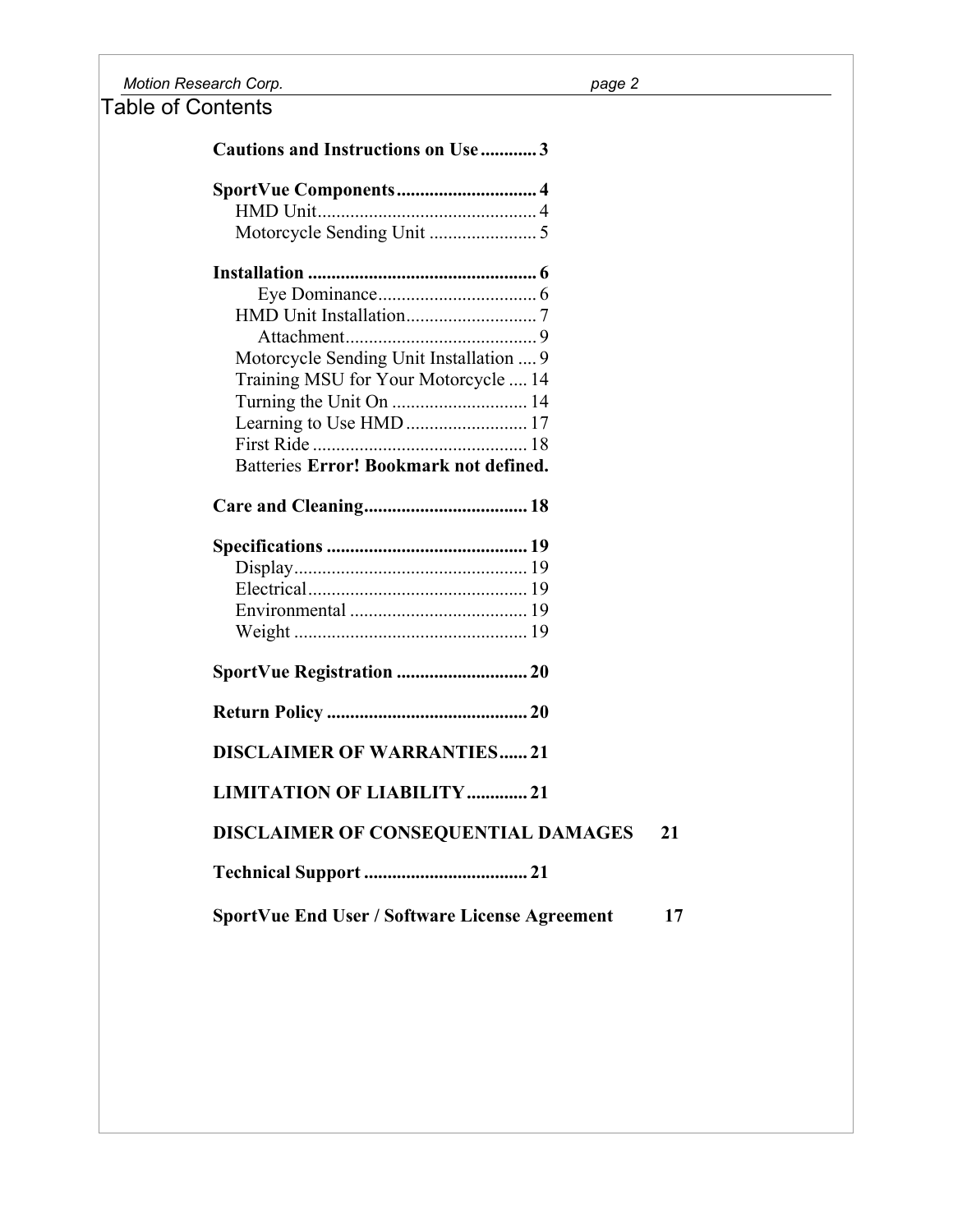# **Caution!**

# **You must attach the SportVue Head Mounted Display Unit (the "HMD ) so its display appears only at the top of your field of view, just below your helmet line.**

# **The HMD unit must never obstruct your forward field of view. It cannot be in your straight line of sight.**

Use of this HMD unit is strictly limited to motorcycling, while wearing an approved, properly fitted, DOT-approved helmet.

Follow the instructions on page 9 to make sure your HMD Unit is positioned correctly.

Do not position the HMD Unit in any other position for any reason other than specified. Failure to install the HMD Unit properly is both a risk and a hazard that can impair a safe field of view.

Using the HMD Unit does not replace or override any manufacturer's installed equipment. This HMD Unit is an accessory device designed to provide supplemental information within your normal field of view while riding your motorcycle.

This HMD Unit does not increase or improve your abilities to ride a motorcycle, reduce your risk of injury or death, or enable you to assume any benefits other than information display.

In a few cases, this HMD Unit may not be suitable for some motorcyclists because of personal limitations including and not limited to vision deficiencies or supplemental vision appliances. You should consult your qualified SportVue retailer for initial determination. If you are unsure, you should consult your optical or vision resource for assessment.

This HMD Unit should not be used in conjunction or combination with any device or appliance that will impair your ability to see safely.

Use only one (1) HMD Unit on a single helmet at a time. You can move and install the Motorcycle Sending Unit onto other motorcycles.

The HMD unit, like all products may wear out over time depending upon its use and amount of care it is given. Please check your HMD including the display, helmet clip, MSU and wiring loom before each use for damage and do not use if damaged.

Operating a motorcycle is dangerous and can cause injury or death. You should always wear a Department of Transportation-approved safety helmet. Wear appropriate safety apparel, ride within your ability, and observe all the rules of the road for safe motorcycling.

If you experience nausea or headache while using the HMD Unit, you should stop using SportVue. Under normal use, this device does not create any discomfort. If you experience nausea or headache, you should consult your physician to see if you have any unforeseen physical issues.

Do not operate your motorcycle or use this device if you are taking any medications or substances (including drugs or alcohol) that may impair proper and safe use.

This product is **not** approved as a certified measurement device.

**YOU ARE INSTRUCTED TO READ THIS ENTIRE OWNER'S MANUAL, INCLUDING BUT NOT LIMITED TO THE SECTIONS TITLED "DISCLAIMER OF WARRANTIES", "LIMITATION OF LIABILITY" & "DISCLAIMER OF CONSEQUENTIAL DAMAGES", BEGINNING ON PAGE 24, BEFORE USING THE SPORTVUE UNIT.**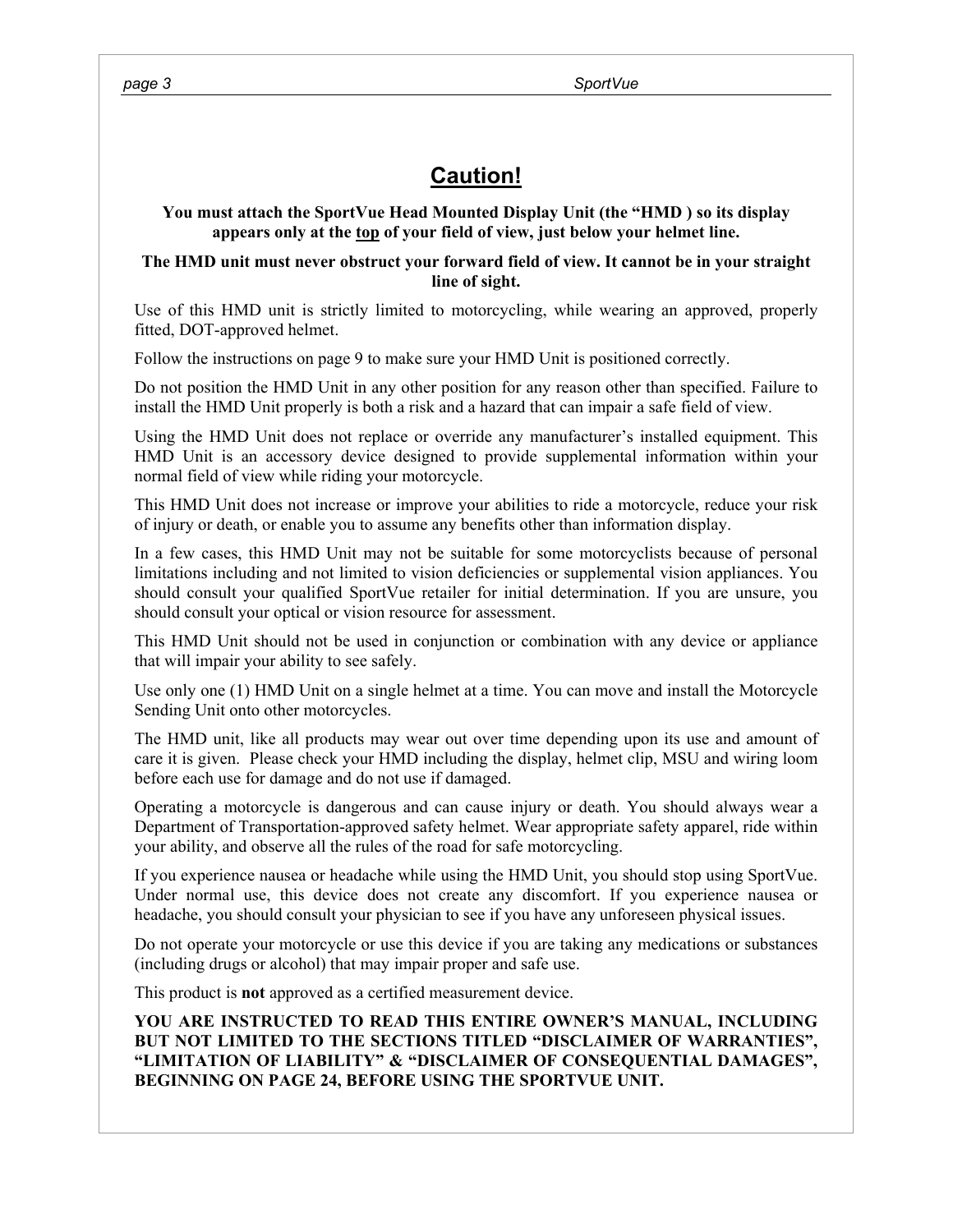# **SportVue MC1 Components**

SportVue innovative design has two small, lightweight components:

- A *Head-mounted Display Unit* ("**HMD Unit**") that mounts on the visor of your helmet, using the patented break-away Mounting Clip.
- A *Motorcycle Sending Unit* **("MSU Unit")** that mounts on your motorcycle using no permanent fasteners, and includes a universal wiring loom.
- The HMD Unit and the MSU Unit together are called a "**SportVue MC1"** in this owner's manual.

# *HMD Unit*



 *Fig. 1 SportVue Head-Mounted Display and Mounting Clip* 

HMD Unit projects the speed, RPM and gear position in the periphery of your view, focused out at near infinity.

HMD Unit presents the data in a clear image that is easy to read. The image is displayed in your peripheral vision, within your normal field of view. It is focused in front of you, requiring little or no focus time.

All data is continually updated.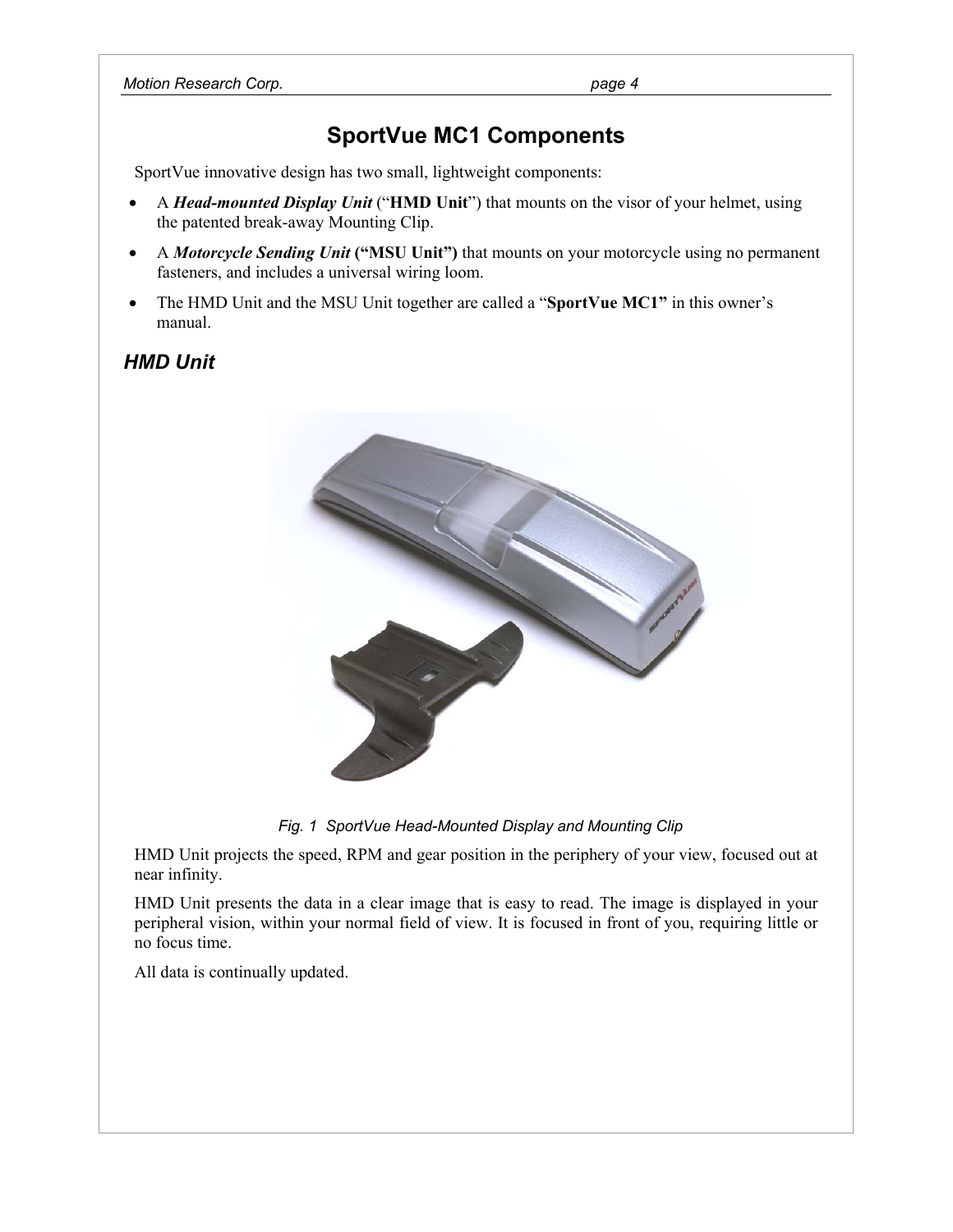# *Motorcycle Sending Unit*



*Fig. 2 Motorcycle Sending Unit* 

The MSU Unit captures speed or RPM data from your motorcycle and calculates gear position based on this information. The MSU Unit processes the data and sends it to the HMD Unit display via a custom wireless link.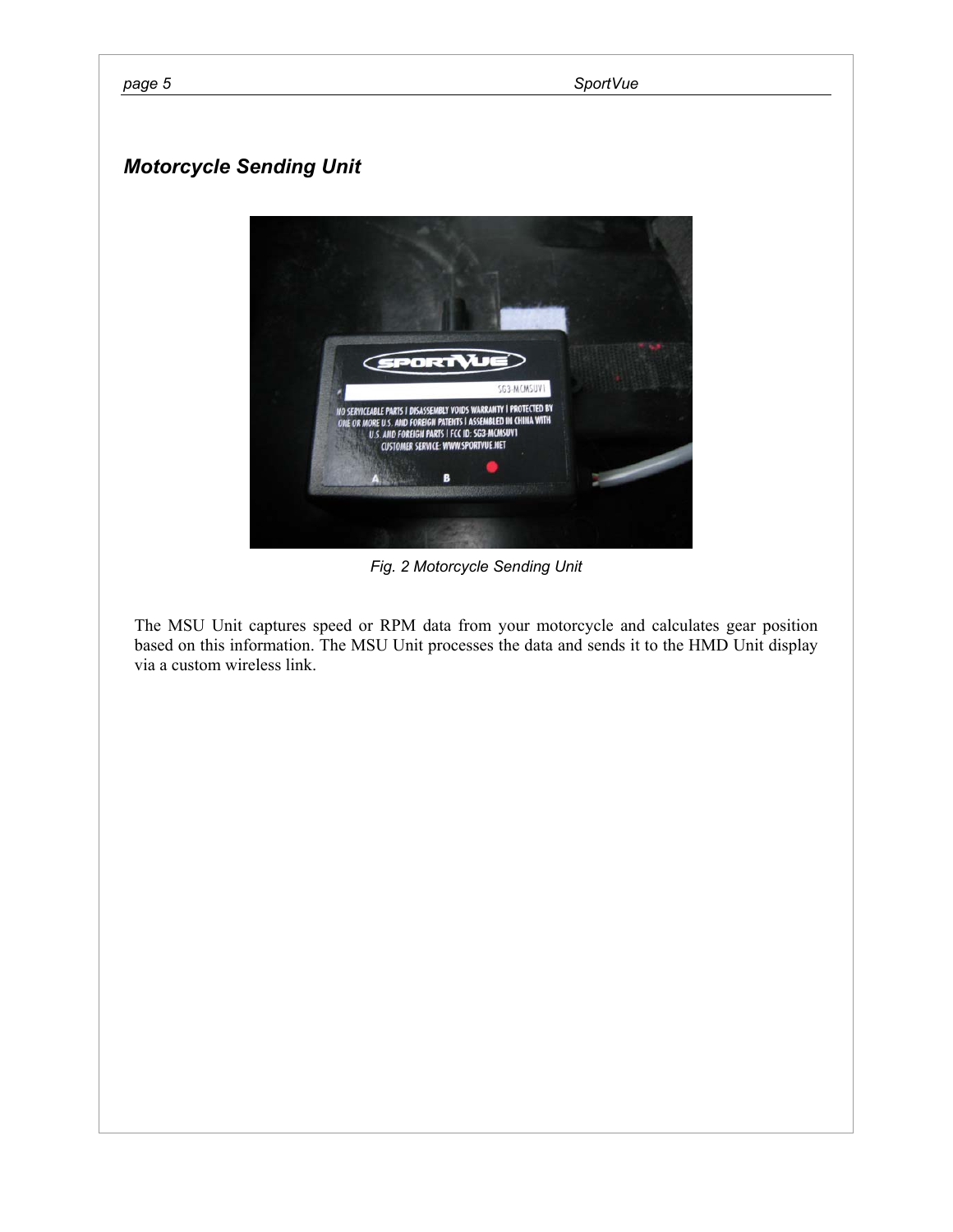### *Motion Research Corp. page 6*

# **Installation**

In order to safely use SportVue, you **must** properly install the HMD Unit and the MSU Unit. The end result should be a HMD Unit that is firmly attached to the visor of your helmet and visible **above the line of sight** of your dominant eye and a MSU Unit that is firmly attached to your motorcycle.



 *Fig. 3 Installation Positioning...Need better picture*

# **Eye Dominance**

To find which your dominant eye is, take this simple test:

Pick a point 8-12 feet away to look at with both eyes open. Wear any corrective lenses you would normally use for distance vision. Hold your thumb up to align with that point and close your right eye only. If your thumb appears to move to the right, you are right-eye dominant.

If your thumb appears to stay put, you are left-eye dominant. To confirm left-eye dominance, close your left eye only. Your thumb should appear to move to the left.

Approximately 70% of the population is right-eye dominant, however another 15% are equally dominant in both eyes and can use a right-eye display.

Eye dominance is not necessarily associated with left- or right-handedness. SportVue is designed to work equally well in either case and should be positioned above the dominant eye.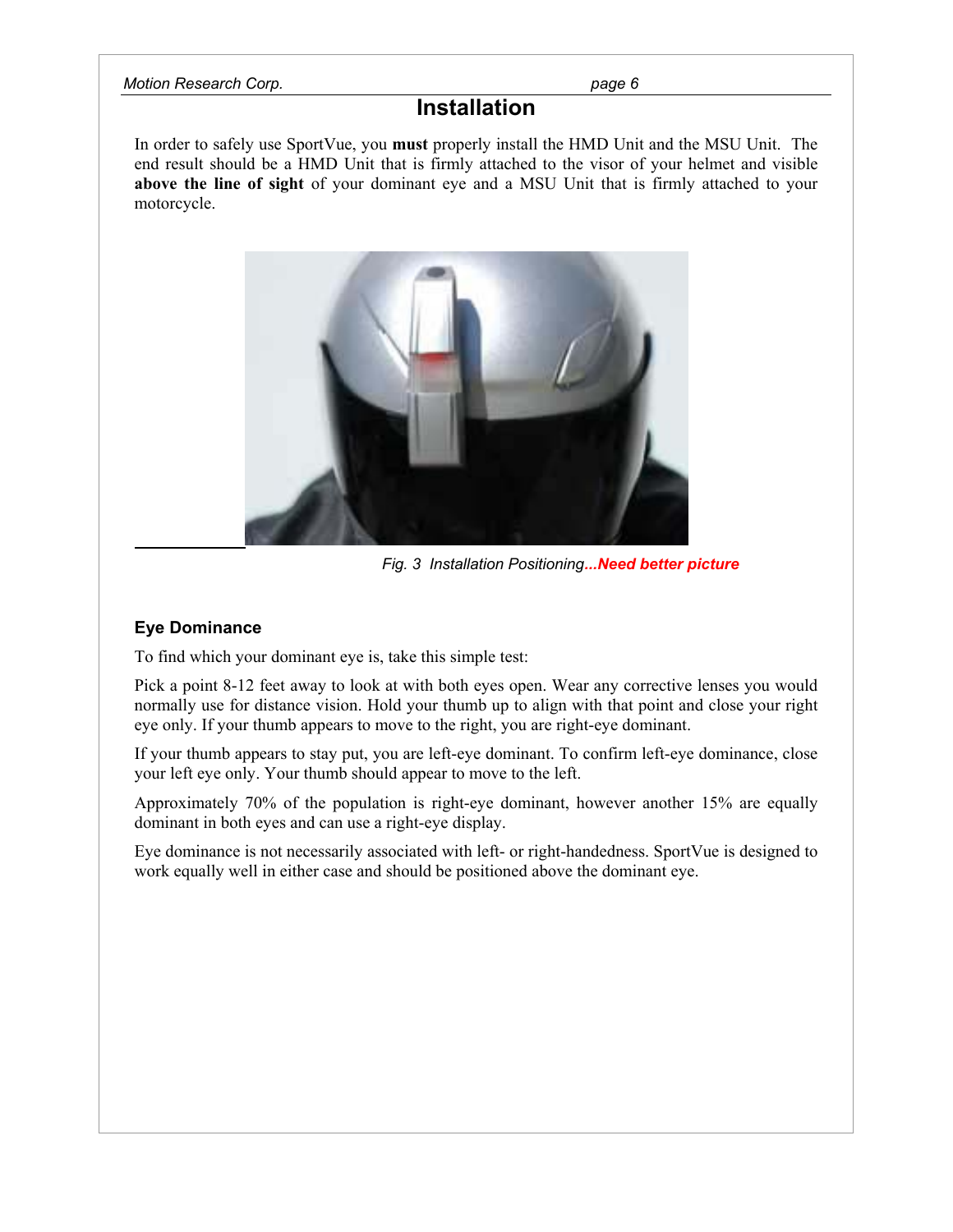# *Install Batteries*

SportVue uses two "AAA" batteries, which are supplied with the system. For battery installation and replacement, remove the HMD Unit battery cover by sliding the locking tab with your thumb. Insert two AAA batteries. (see fig. 4) Use caution to install batteries in their correct polarity. Replace the top cover. Slid the locking tab back securely. To remove batteries, remove cover, and tap the back of the HMD against your palm to free the batteries. Do not attempt to pry them out with tools; you may damage the housing seal and/or contacts.



*Fig. 4 - HMD battery location (need new photo with correct polarity indicated)*

# *HMD Unit Installation*

Dry-fit the HMD Unit before you permanently attach it:

- 1. Do not remove the double-sided-tape backing on the Display Mounting Clip yet.
- 2. Using clear tape or another type of temporary material, cover the general area of the visor where the HMD Unit will be located.
- 3. Assemble the Mounting Clip and the display unit by sliding the Adaptors "tongue" into the Mounting Clip's "groove". Adjust the display and base at the midpoint of the up/down movement.
- 4. Sit on your motorcycle in your normal riding position with your helmet on.
- 5. Position the HMD Unit above your dominate eye. Make any necessary left/right and vertical adjustments. The typical distance between the center of the visor and the center of the display mount is approximately 1.4" or 35.5mm. This is referred to as the "intraocular distance" and is half of the average distance between most persons eyes.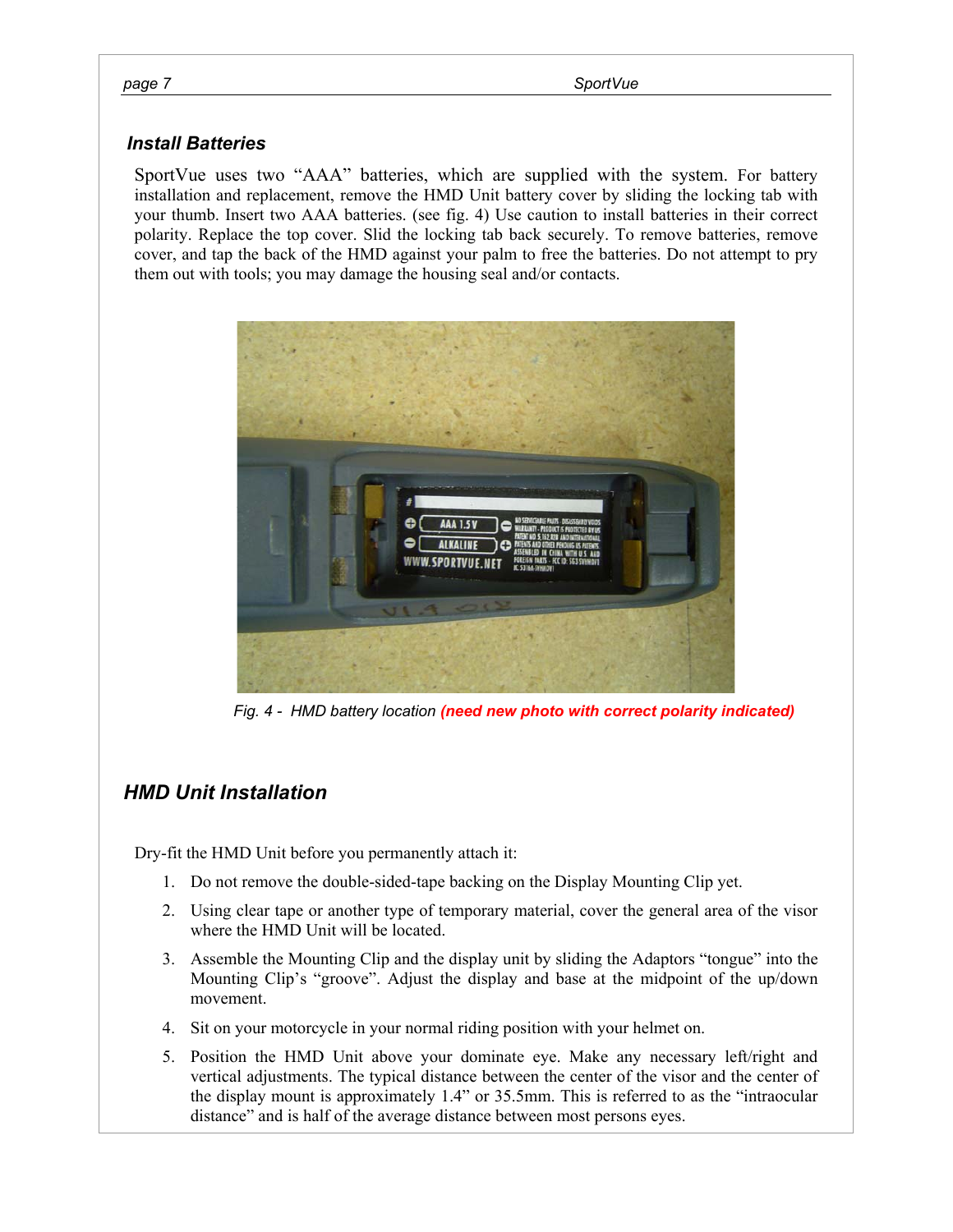| <b>Motion Research Corp.</b> | page 8 |
|------------------------------|--------|
|                              |        |

- 6. The bottom of the HMD Unit should be just above your normal field of view while looking out at a road ahead. You should have to barely glance upwards to see the display.
- 7. Turn the HMD Unit display on (see the "Turning the Unit On" section on page 9 for instructions).
- 8. If the HMD Unit display is not readily visible, you or an assistant can adjust the mirror. Place the Allen wrench provided into the small hole under the display. Turn the wrench one way or the other until the image is clear and is not "clipped" at the top or bottom. Slide the clip base along the top edge of the visor until both edges of the display are visible. Mark the foot base location with a marker pen.
- **9. IMPORTANT: The inner edge of the mounting foot nearest the center of the helmet has a small lip that MUST locate on the top edge of the visor. Once located, you can rotate the clip by moving the outer foot up to down to achieve a vertical alignment. (see fig. 5)**

 **Need photo of aligning the display mounting clip** 

 *Fig. 5 HMD Unit Display Mounting Clip* 

- **10.** Using the piece of sandpaper that came with the HMD, prep the surface of the helmet visor only on the location where the clip will mount onto the visor. **Do not use sandpaper in any other location or this will cause permanent damage to the visor.** We recommend taping with clear tape the surrounding areas of the marked helmet clip mounting location to prevent accidental scratching of the visor. (See fig. 6)
- **11.** Using the alcohol swabs provided, thoroughly clean the scoured area of the visor for maximum adhesion.
- 12. Remove the clear tape from your visor, but make sure the scoured mounting area is clearly visible.

**Need photo of visor being sanded with mask**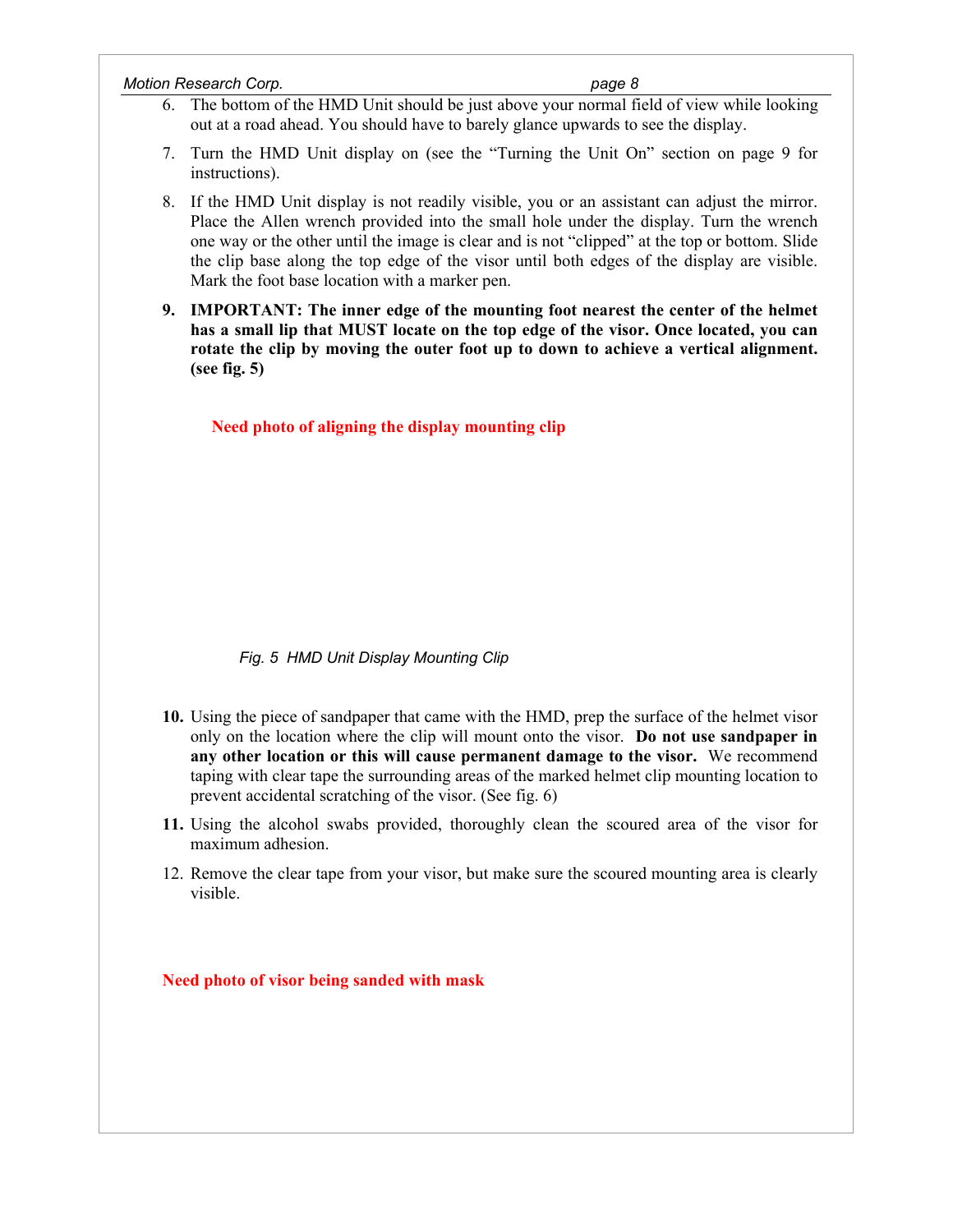*Fig. 6 – Preparing the Visor* 

# **Attachment**

- 1. Remove the double-sided-tape backing from the clip foot base and carefully place the clip onto the helmet, making sue the inside foot base lip is located on the top edge of the visor.
- 2. Firmly push the clip onto the visor, using pressure on inner and outer foot base with your thumb and forefinger. (see fig. 7)
- 3. Fit the HDM Unit into the base.
- 4. Check the location while you are wearing the helmet.

The pressure sensitive adhesive (PSA) will not cure completely for 24 hours, but is safe for a test ride within 10-15 minutes. If you placed the HDM Unit in the wrong place, the PSA will allow one or two removals before it loses its adhesion.

**Insert photo of mounting clip onto visor** 

# *Fig. 7 – Attaching the HMD mounting clip*

Motorcycle Sending Unit Installation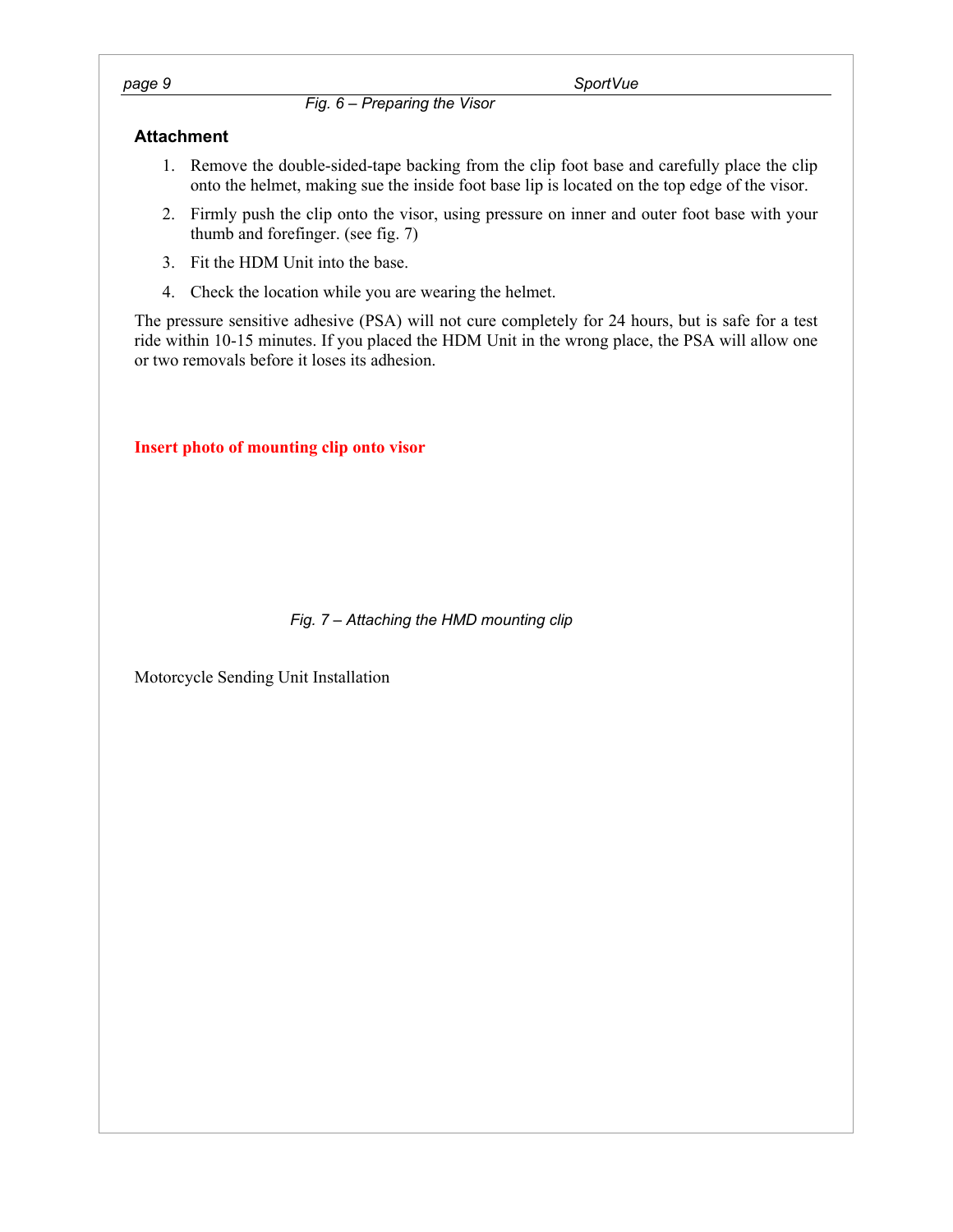## *Motion Research Corp. page 10 page 10*

1. Begin the MSU installation by finding a suitable location for the MSU box on your motorcycle. The recommended location is in the fairing area or near the existing gauges, or under the seat or near the rear of the bike. In either case, the unit should be aligned so that the wires are extending out of the front or back of the MSU unit, not the side. Also insure that there is a minimum amount of metal and/or body mass between the MSU and the display. An excess of either may cause an intermittent radio signal.



*Fig. 8 Typical MSU Location* 

2. Next, mount the wheel speed sensor by attaching the sensor bracket on the lower brake caliper bolt. **This should be done on rear wheel only**. If your motorcycle has rear drum brake, or a shaft drive, it is possible to mount the sensor on the front wheel, however, you may experience speed and/or gear position fluctuations as a result. There are two brackets included with the SV kit, chose the one that will allow the sensor to come within .200" (5.5mm) of the brake disc. Some modification of either bracket may be required on your particular bike.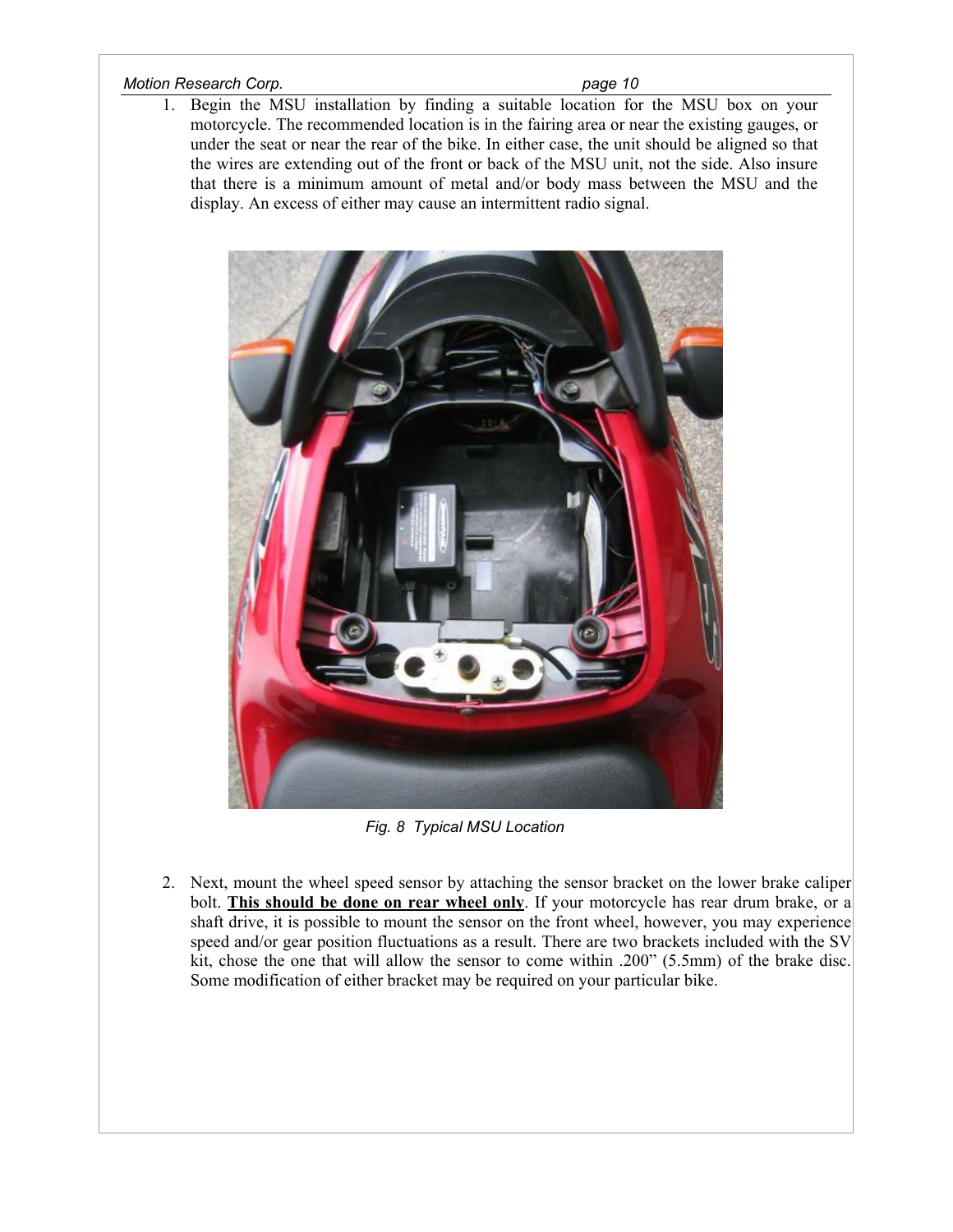#### *page 11 SportVue*

3. Leave the sensor loose on the bracket and find a suitable location for the magnet. The magnet will be bonded onto the brake rotor inside of the actual brake contact surface. WARNING: NEVER BOND THE MAGNET TO THE ACTUAL BRAKING SURFACE OR IN SUCH A WAY AS TO IMPEDE THE BRAKES OPERATIONS. THIS CAN LEAD TO BRAKE IMPAIRMENT AND INJURY. The best location is on a rib of the rotor, inside the contact surface and aligned radially to pass past the sensor (see Fig. 9, below ).



 *Fig.9 – Wheel Speed Sensor and magnet Installation* 

- 4. Clean the area onto which you will bond the magnet thoroughly with the alcohol swab and/or commercially available brake clean aerosol. Next, place a small amount of the quick-setting epoxy provided onto the magnet and then hold the magnet in place for at least 2 minutes while the epoxy sets.
- 5. Adjust the sensor to come within NO MORE than .200" (5.5mm) of the magnet as the wheel rotates. Tighten jamb nuts to hold securely. DO NOT OVERTIGHTEN, AS THE SENSOR IS PLASTIC AND YOU MAY DAMAGE THE THREADS ON THE SENSOR.
- 6. Use the tie wraps provided to tidy up the wire back to the connector. (see Fig. 10)Use caution as to not place the wires to close to the chain, sprockets or exhaust pipes and headers.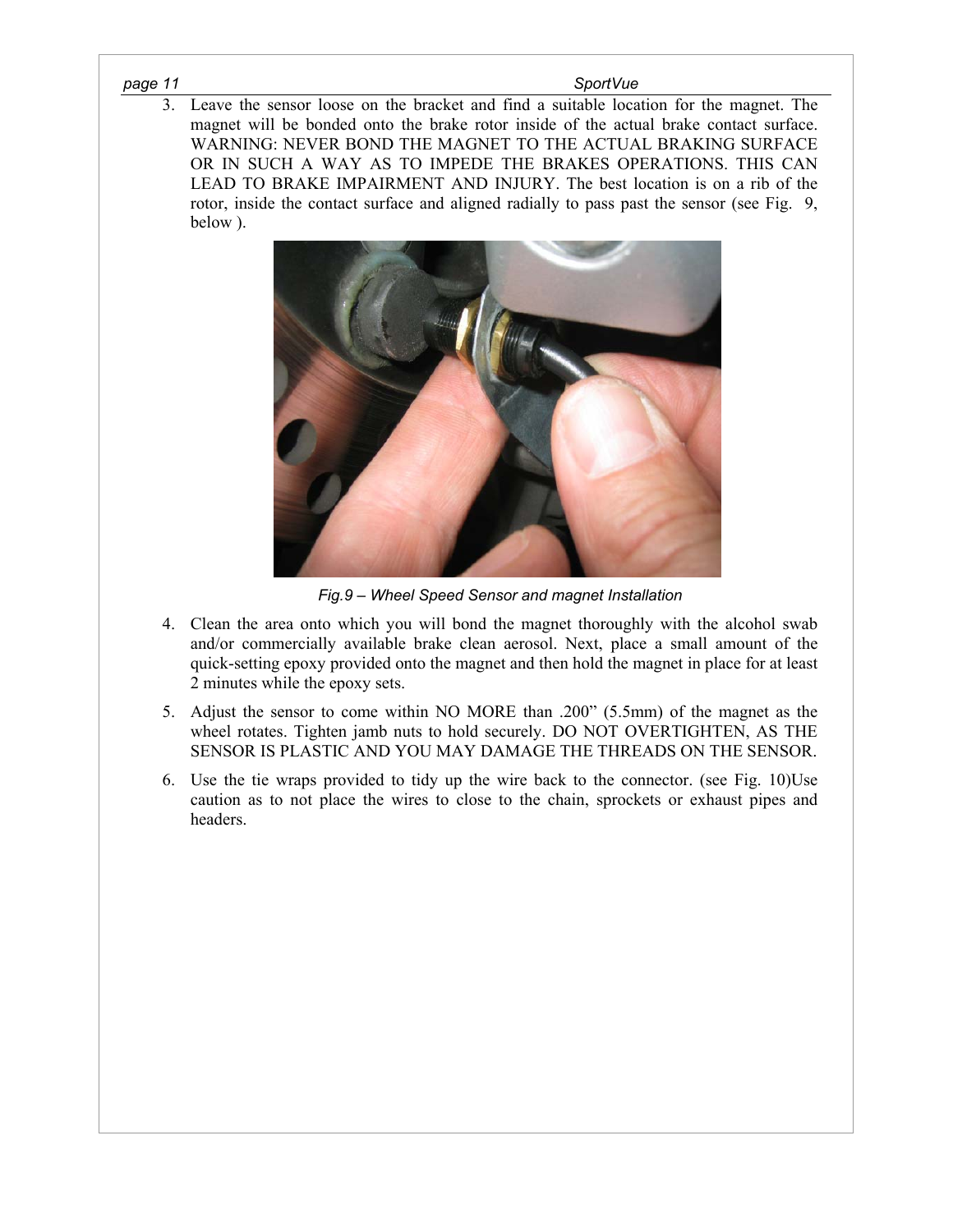## *Motion Research Corp. page 12*



*Fig. 10 Tie-wrap loose wires*

- 7. Next, located the RPM output wire from your bikes camshaft or crankshaft sensor. (See Figure #8, below). Please refer to your owner's manual or **www.sportvue.net** for additional help in locating this wire. Once located, use one of the "quick tap" connectors provided. to tap into the wire securely. (see Fig. 11) These connectors are designed to pierce the insulation without damaging the wire for a waterproof connection without splicing.
- 8. Use the tie wraps provided to tidy up the wire back to the connector. Use caution as to not place the wires to close to the chain, sprockets or exhaust pipes and headers.



*Fig. 11 – RPM wire tap* 

9. Next, locate suitable 12V power and ground wires by referring to your bikes owners manual or **www.sportvue.net** for your particular bike. These should be "switched" power, meaning that it is only hot when the bike ignition is "on". Once located, use one of the "quick tap" connectors provided to tap into both power and ground wires securely (see fig. 12)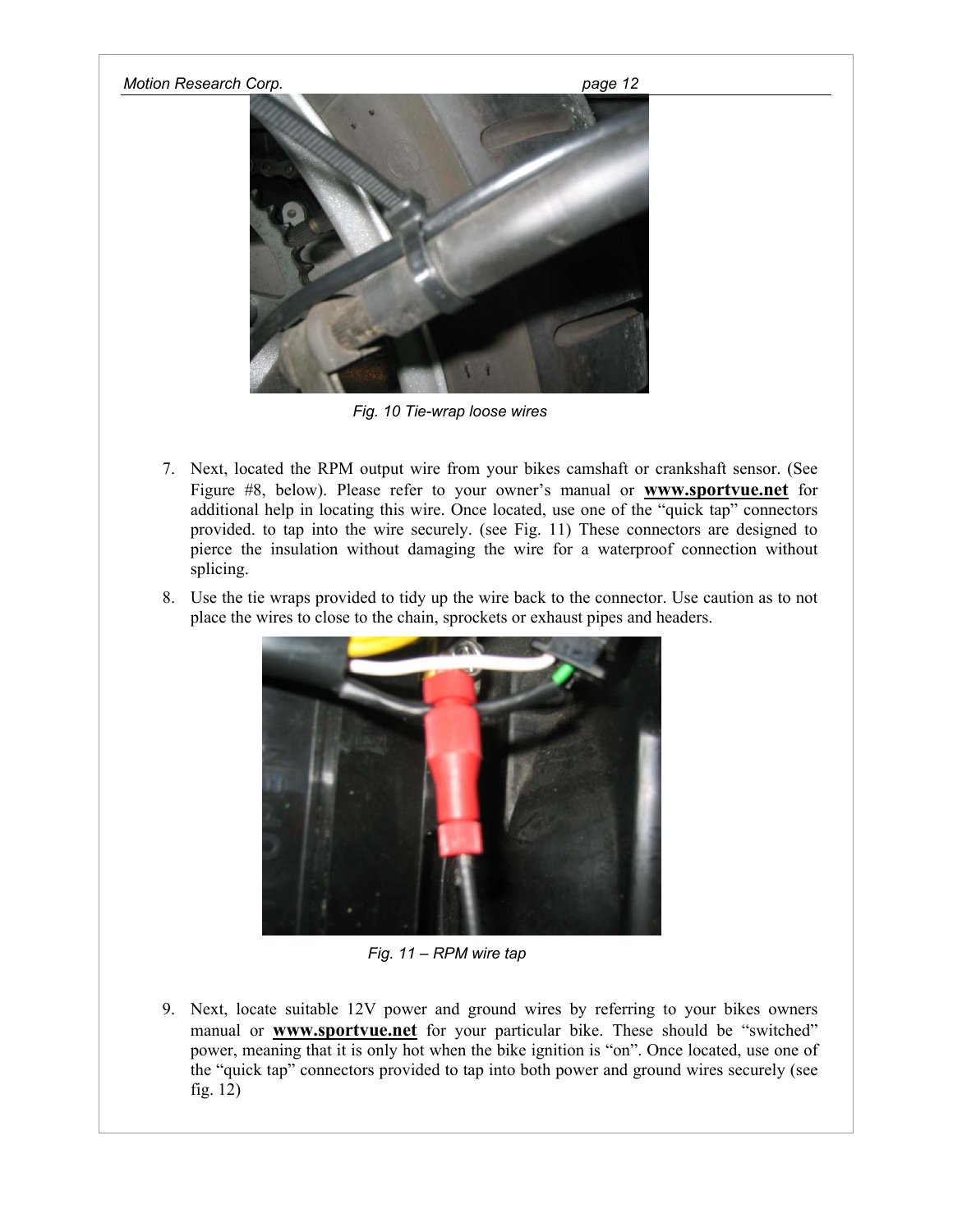

*Fig. 12 - Power and ground wire taps* 

Use the tie wraps provided to tidy up and excess wire back to the connector. Loose wire can get caught and create a safety hazard. Use caution as to not place the wires to close to the chain, sprockets or exhaust pipes and headers.

10. The final step is to mount the MSU box using either the Velcro or tie-wraps provided and connecting the loom connector to the MSU box by securely plugging the two halves of the connector together. (see Fig. 13) Please insure that the connector is plugged together correctly. It only fits together one way, so don't force it, you may damage the connector.



 *Fig.13 - MSU Connector Installation*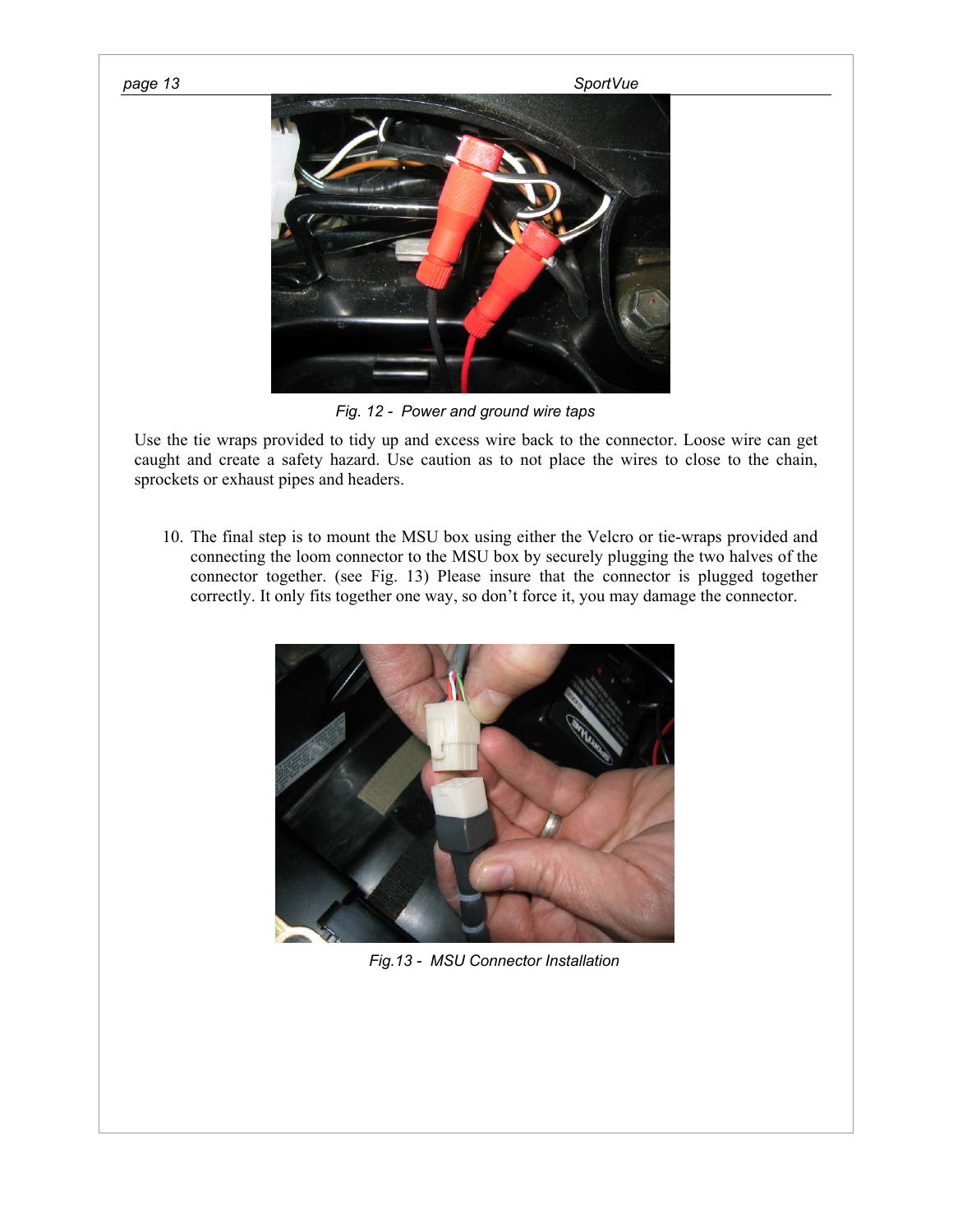# *Turning the HMD Unit On*

SportVue units have a three-function push button switch on top.

- One push of the button turns the HMD Unit display on and the backlight to its brightest setting. This is the recommended setting for situations where bright ambient sunlight does not provide sufficient brightness.
- Push again, and the backlight goes to its brighter setting. This is for very bright days or early morning or early evening, when you are heading into the sun.
- A final push turns the backlight off, but the HMD Unit display remains on. This is the "ambient light" setting and can be used when the sky is bright enough.
- To turn the LCD and power off, hold the button down for three or more seconds.

8. Place the helmet on your head and push the button on the HMD down and you will see it display a software version number briefly, then show *"PWR ON".* If you are within 15 feet of the bike, you should then see the display as "  $\theta$ " on the speed indicator (the three left hand digits) and an "N" on the gear position indicator (the far right digit) if this is not the case, check all connections and refer to the "FAQ" sheet at **www.sportvue.net** (see fig. 14)

# **Need photo of the display showing "O N"**

 *Fig. 14 – Display "ON" and ready for use*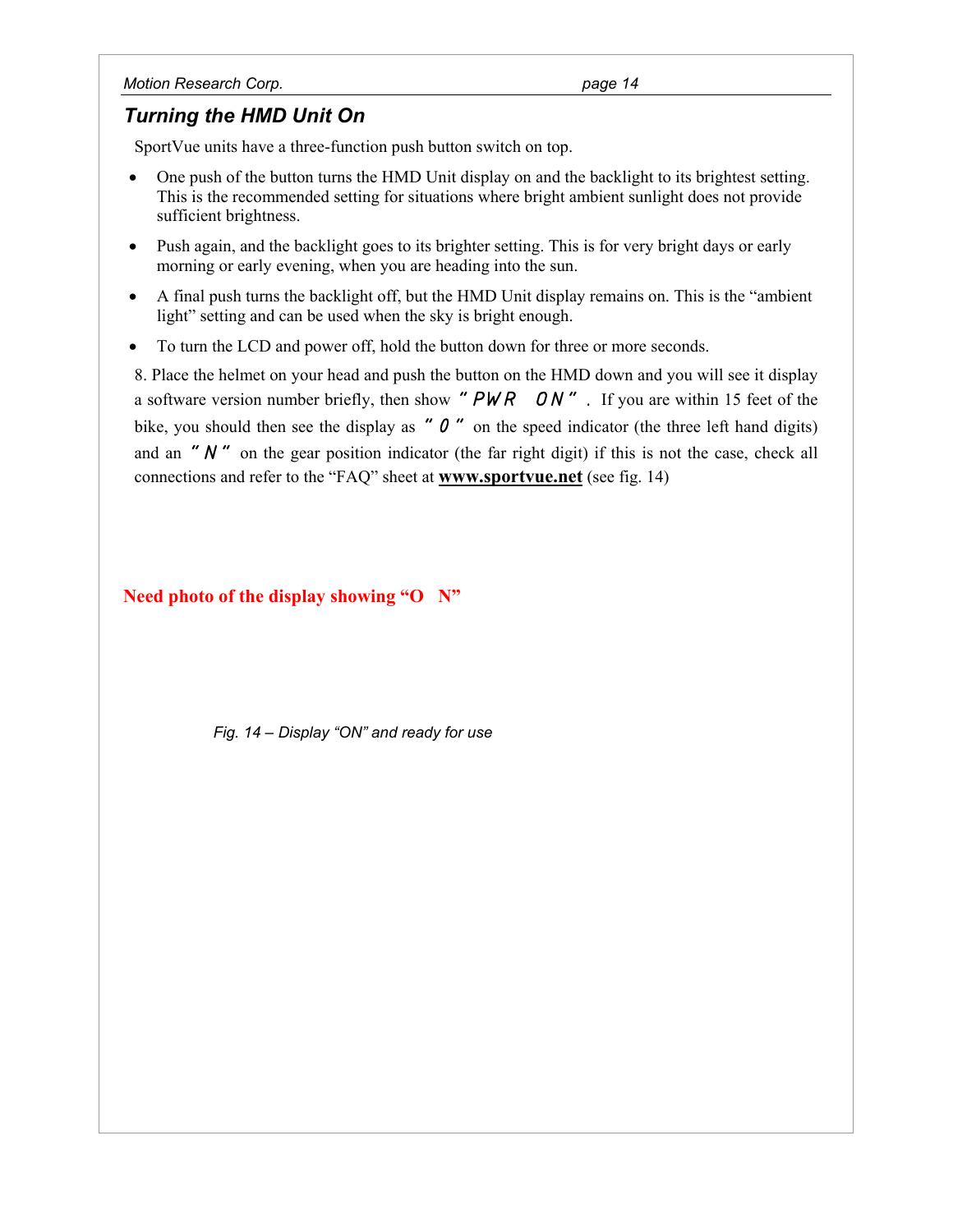# *Training the MSU for Your Motorcycle*

The next and final step in the SportVue installation is to "train" the MSU for your particular wheel size and gearing. One of the many features of SportVue MC1 is the ability of the software to "learn" different settings for different motorcycles and allow the user to accurately set tire circumference and therefore allow for an accurate speed reading.

The unit comes pre-set from the factory for 17" wheels with an outer tire circumference of 75". If your bike uses a stock 17" wheel on the sensored end of the bike, you can skip steps #1-9 and proceed directly to step  $# 10$ .

# *Tire Diameter*

- 1. If your wheel is smaller or larger than 17" or your tire is non-stock and the outer circumference is smaller or larger than 75", then you must:
- 2. Measure the outer circumference of the rear tire with a small tape measure or cloth seamstress-style measuring tape. This is will be the number that will be entered into the MSU through the Menu option.
- 3. Place the helmet on your head so that you can see the display and turn the HMD unit on.
- 4. With the motorcycle ignition in the "OFF" position, push and hold the button on the side of the MSU marked "B", while turning the ignition to the "ON" position. CAUTION - DO NOT START THE MOTORCYCLE.
- **5.** The display should begin showing the word *"MENU"*release the "B" button.
- **6.** Now push the "B" button again to scroll through the menu setup options. The first should say *"GEAR",* **then** *"TIRE".*
- 7. Now you can push the "A" button to increase or decrease the tire circumference. SportVue is designed to allow for circumference inputs from as low as 30" to as high as 99". This corresponds to outer tire diameters as small as 9.5" to as large as 31".
- 8. The diameter is a 3 digit number where the last number represents .1 inches, the middle digit represents inches and the first digit is 10's of inches. In other words if the display reads "*765"***,** that represents a CIRCUMFERENCE (not diameter) of 76.5". The number is input one digit at a time. Use the "A" button to adjust the value. Use the "B" button to switch to the next digit. Continue through all three digits of your value. Push the "B" button to return to the menu.
- 9. Once the wheel diameter is set, than you can begin "training" the MSU to recognize your gear ratios.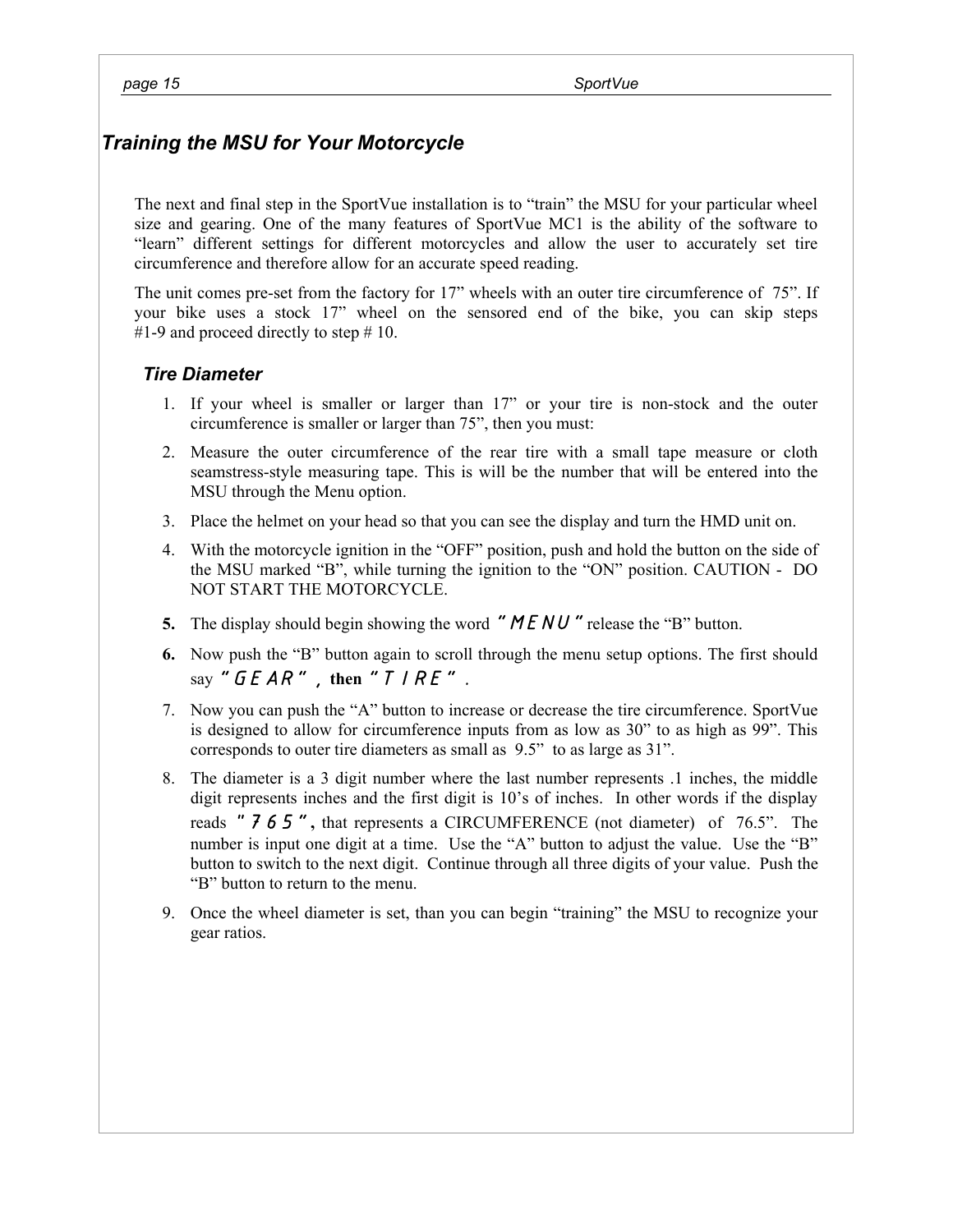# *Gear Ratios*

- **10. CAUTION TRAINING THE MSU FOR GEAR POSITION IS BEST DONE ON A PIT STAND, OUTSIDE AND WITH THE HELP OF A FRIEND.**
- 11. Place your motorcycle on a flat, smooth surface on a secure rear center stand with no obstructions in front of you, in case the bike falls forward.
- 12. Replace the helmet on your head so that you can see the display and turn the HMD unit on if it has turned off
- **13.** With the motorcycle ignition in the "OFF" position, push and hold the button on the side of the MSU marked "B", while turning the ignition to the "ON" position. **CAUTION - DO NOT START THE MOTORCYCLE YET.**
- **14.** The display should begin showing the word "*MENU*", release the "B" button.
- **15.** Now push the "B" button again and the display should show "*LEARN*"**.** Push "B" again and the number "*1*"will begin to flash on the right side of the display. The MSU is now ready to learn your motorcycle gear ratios**.**
- 16. Make sure the motorcycles Neutral indicator shows "N" and start your motorcycle.
- 17. The gear indicator should be flashing a *"1"* on the right side of the display. Standing on the same side of your motorcycle as the shift lever, pull in the clutch and put your motorcycle in  $1<sup>st</sup>$  gear. Let the clutch out slowly and increase the RPM to approximately 3000 and you should then see the speed indicator and the RPM begin to move higher.
- 18. The gear indicator will flash five times and then the SportVue will begin data sampling to learn this gear
- **19.** When it is done learning that gear, the display will change to *"SHIFT".*
- **20.** You should now shift up to the next gear. The gear indicator should be flashing *"2"* and will flash five times before it begins sampling to learn  $2<sup>nd</sup>$  gear.
- 21. This will continue through 6 gears. If your bike only has 5 gears, simply leave it in top gear when you are asked to switch to  $6<sup>th</sup>$  gear.
- 22. It is important that the bike be moderately accelerating when the SportVue does the sampling. If the bike is coasting or decelerating when sampling occurs, inaccuracy in the gear indication can occur. Sampling occurs after the  $5<sup>th</sup>$  flash of the gear number. (See Fig. 15 below)

# **Need photo of flashing gear position**

*Fig. 15 – Display showing gear position on left and speed on right*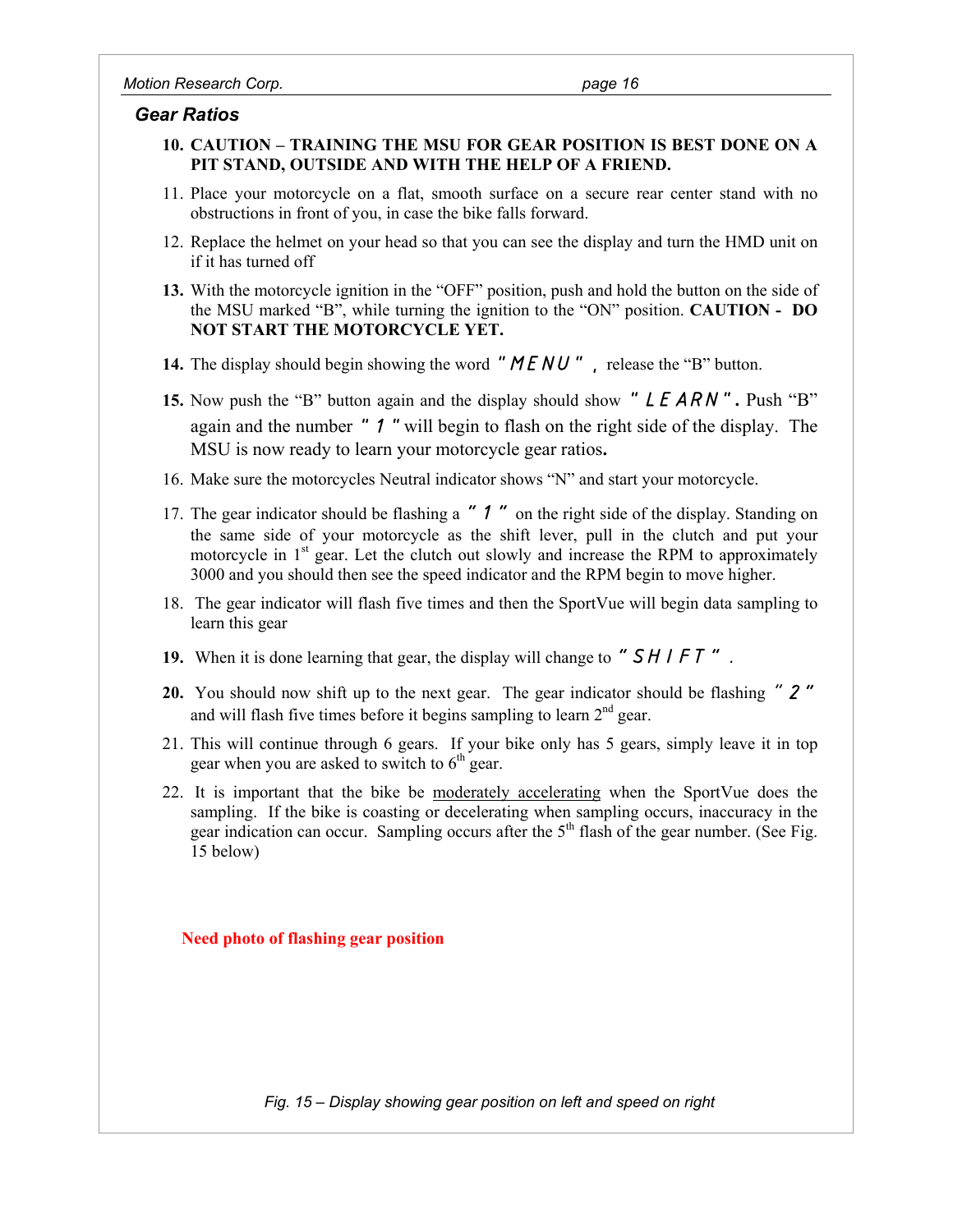- 23. Once you have run the bike through all of the gears, place the bike back in Neutral and the gear indicator should show begin to show " $N$ " in a few seconds. The unit calculates wheel speed and engine speed to determine gear position, so if the wheel speed sensor is connected to the rear wheel and the wheel is still turning, it may still show the bike in  $1<sup>st</sup>$  or  $2<sup>nd</sup>$  gear even though the bike is actually in neutral. Upon coming to a complete stop, the display should show *"0"* on the left side of the display. Occasionally, upon stopping fully, the display will still show a low speed, like *"4"*or*"6"* in the speed window. This is normal and it will go back to *"0"* as within 3 seconds.
- **24. NEVER RELY ON THE GEAR POSITION OR SPEED INDICATOR ON SPORTVUE TO BE A RELIABLE INDICATOR OF NEUTRAL BEFORE LETTING OUT THE CLUTCH. YOU MUST STILL USE THE BIKES OWN NEUTRAL INDICATOR FOR SAFETY REASONS. THERE ARE CIRCMSTANCES WHERE THE GEAR POSITION INDICATED WILL NOT BE CORRECT IN THE NEUTRAL POSITION DUE TO THE WAY SPORTVUE CALCULATES THE GEAR. THE SAME HOLDS TRUE FOR SPEED. THE SPORTVUE DISPLAY MAY OR MAY NOT SHOW THE CORRECT SPEED. THIS IS ONLY AN AUXILARY DEVICE AND SHOULD NOT BE RELIED UPON FOR SAFETY REASONS.**

# *Setting the Shift Indicator*

Your new SportVue is equipped with a user-programmable shift indicator for advanced users. Instructions on programming this feature can be found at **www.sportvue.net**

# *Learning to Use HMD*

Before you begin using your SportVue HMD on the open road, we recommend you wear your HMD Unit-installed helmet while seated on your motorcycle to see how it feels.

Look in all directions and see how the information is always visible. The more you practice looking, the easier it will be for you when you take to the open road.

It is important that you **not** fixate on the HMD Unit display, but practice glancing up at it briefly, when safe to do so.

Do **not** practice while the engine is running, whether the motorcycle is on its center stand or not.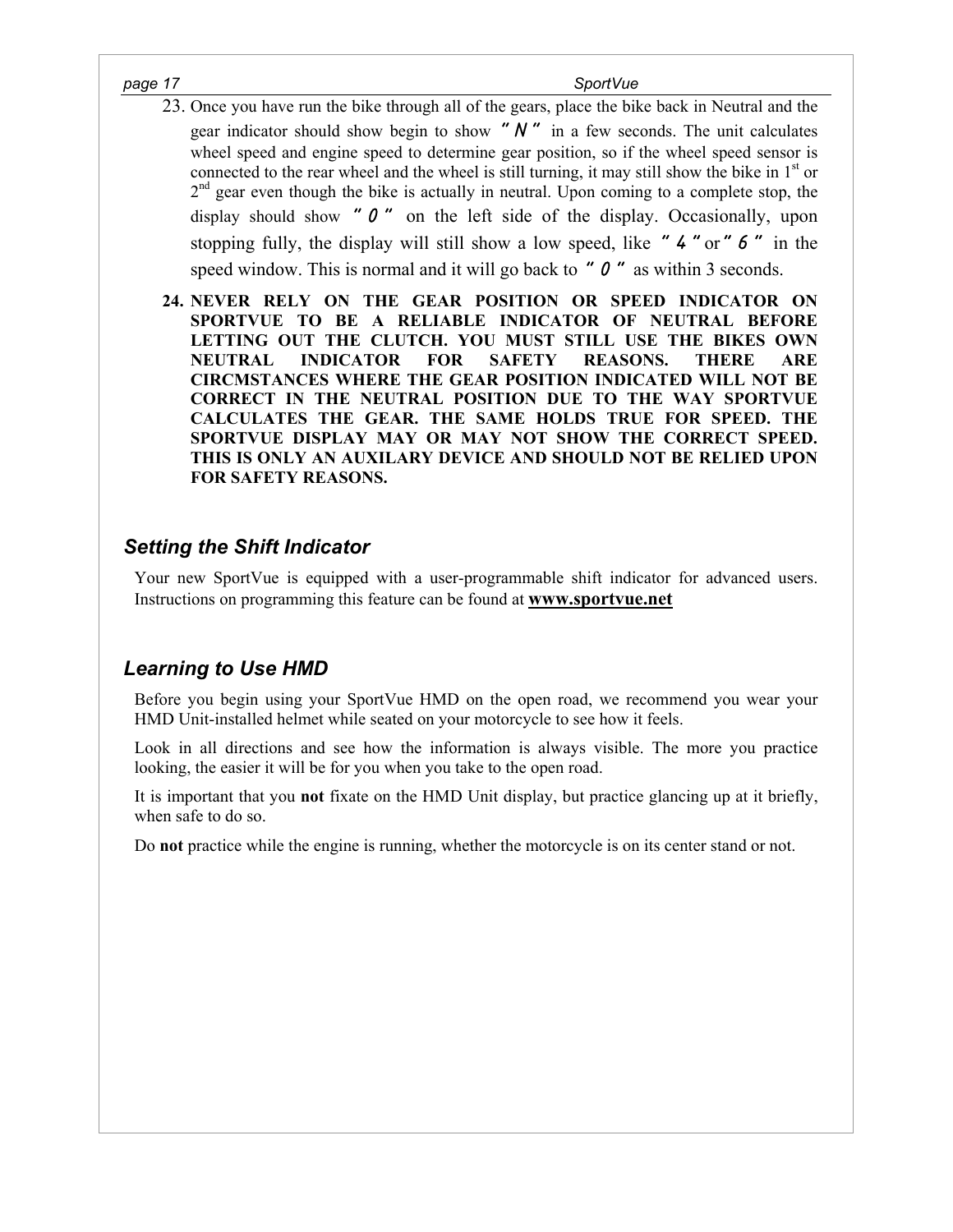# *First Ride*

After completing your normal motorcycle pre-check including inspection of your SportVue unit, turn on your HMD Unit display. Put on your helmet and secure it properly.

If your SportVue HMD Unit is loose in its helmet mount or slides out with little or no effort, do **not** use it. Remove it and contact us at **techsupport@motionresearch.com** for service. Improper use can cause the unit to fail or create an unsafe situation.

Adjust your helmet and check to see if the HMD Unit is in the proper position. Remember, you can make minor vertical adjustments to the HMD Unit.

Start your motorcycle. You should see the RPM register in the HMD Unit display, indicating wireless communication between the MSU Unit and the HMD Unit.

**Note that the SportVue automatically learns the RPM range of your bike and this may take some time. Initially the RPM display will be much higher than you think it should be. It will come down as you ride your bike. Within a few rides the RPM should have learned the rpm range of your motor and should behave as expected.** 

When ready, begin riding. Operate your motorcycle in a safe manner, briefly glancing up at the HMD Unit display. Remember; do **not** fixate on the HMD Unit display. You will see the information change according to your engine and speed performance.

If the HMD loses the signal momentarily from the MSU, the display should "freeze" in the last position for up to 3 seconds. If the signal is lost for more than 3 seconds, the display will show

"*NO SIG"* and begin searching for the signal. During this time, the display will be inoperative and cannot be used. Once it finds the signal again, it will come back on and operate normally. If the unit fails to find the signal again, turn it off and check all connections and batteries once stopped safely. If you continue to have problems, contact the FAQ page at **www.sportvue.net** .

When you have finished riding, remove your helmet and turn off your SportVue MC1 HMD Unit.

# **Care and Cleaning**

Under normal circumstances, a soft cloth—either dry or moistened with water—will clean the HMD Unit and the MSU Unit. To remove dried matter (bugs), you may need to pre-moisten the HMD Unit and the MSU Unit with a non-abrasive sponge before cleaning it.

Stubborn cleaning may require a cloth moistened with non-ammonia Windex. Ammonia and general spray cleaners may be too harsh and can harm the finish.

Do not use any paper products to clean the screen of the HMD Unit—they can scratch the display.

Never use abrasive cleaners, waxes or solvents for your cleaning.

Never use any abrasive material to remove dirt particles.

Although SportVue has been designed to use in inclement weather, never immerse the unit in water!

If the viewing window of SportVue becomes fogged up, try leaving the unit inside in a warm, dry place for a few days. This should return the unit to normal. If it does not, please contact **www.sportvue.net** for a warranty return authorization number (RNA).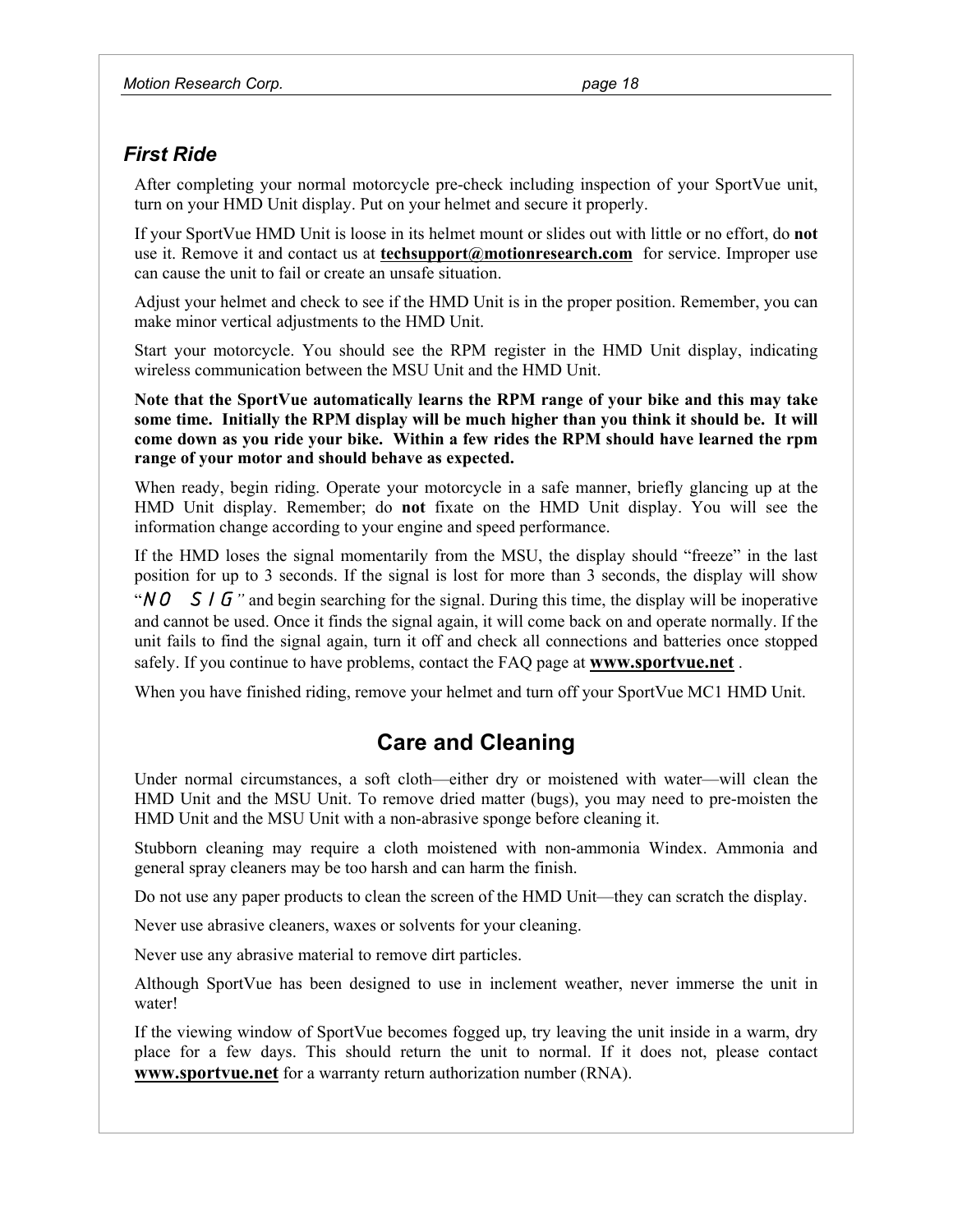## page 19 SportVue *page 19*

# **Specifications**

# *Display*

- Focused at 10-12 meters
- Custom LCD with bright red/orange characters on a darker background
- Scratch-resistant, dual-element, optical quality lens, providing virtual image of display
- Includes both ambient backlight and its own LED backlight so bright sunlight cannot wash it out
- Shielded to prevent engine and radio electrical interference
- 32 bar graph segments for RPM
- 6 alphanumeric characters for speed, gear and data
- 4 general purpose indicators for warning and shift indication
- Red/orange LED backlight
- Attaches to your helmet or visor using a patented break-away clip

# *Electrical*

- Power source *HMD*: 2 x AAA alkaline or Ni-Cad batteries *MSU*: 12v DC from the motorcycle
- Battery life  $8 +/-$  hours with backlight on at full brightness; days with it off
- Input Digital speed and RPM from motorcycle
- Power/backlight switch

# *Environmental*

- Temperature 32-120 degrees F (0-50 degrees C)
- Humidity 5-90% non-condensing
- Water resistant

# *Weight*

- HMD 2.2 ounces
- MSU 6.5 ounces (including loom)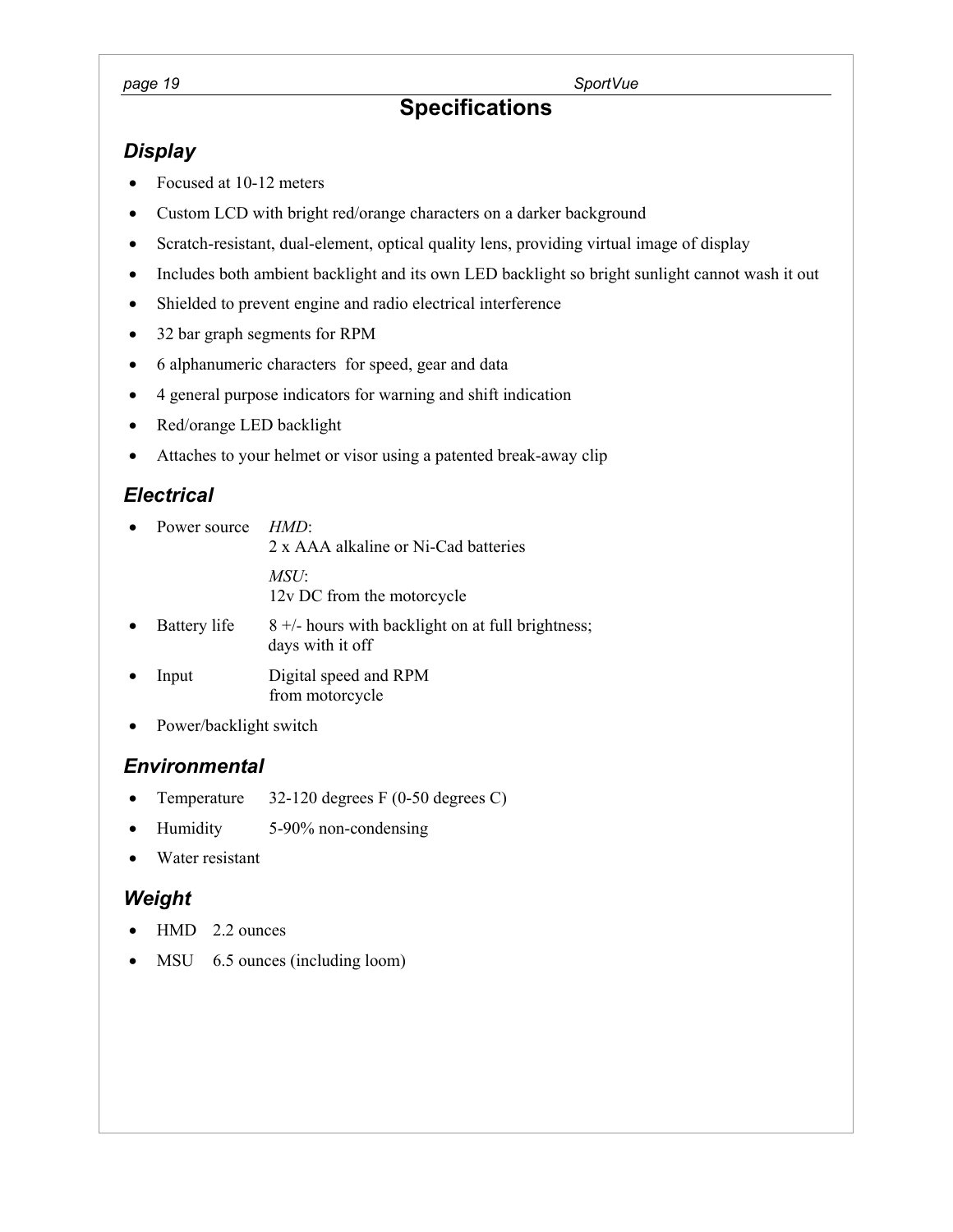# **SportVue Registration**

Please register your SportVue MC1 as soon as you purchase it. Only registered users have the protection of SportVue's Limited Warrant and 30-day return policy (which is explained below) and access to technical support.

You can register your SportVue Unit either:

- online at **www.sportvue.net** by clicking on Registration, or
- by returning the filled-out registration form from the SportVue box.

# **Limited Warranty/Return Policy**

If you are not satisfied with your SportVue for any reason, you may return your SportVue Unit within30 days from the date of your purchase so long as you have registered your SportVue Unit pursuant to the instructions set forth above or you have a receipt which confirms proof, date and location of purchase. In addition, MRC warrants SportVue to be free of manufacturing defects for a period of one year from date purchase under the same terms. You may not return your SportVue if you cannot satisfy these requirements. If you return your SportVue Unit in compliance with the above requirements, Motion Research Corporation, at its option, shall, at its option: (i) promptly repair your SportVue, (ii) replace your SportVue with a unit that works properly or (iii) refund your purchase price. Even if you have returned your SportVue Unit in compliance with the above requirements, Motion Research Corporation shall have no obligation to repair or replace your unit, or refund your purchase price, if:

- You have used your SportVue in competition or any other non-recreational or nonmotorcycle use.
- You have made alterations, additions, or modifications to your SportVue Unit.
- You have disassembled, or attempted to disassemble, either your HMD Unit or your MSU Unit.
- You have damaged your unit through misuse.

The above rights are available only to purchasers made in the United States and Canada.

Contact Technical Support at the **www.sportvue.net** website to receive a return authorization number (RNA) and directions for returning SportVue. Products without an RNA number displayed on the outside of the shipping package shall be refused. We do not reimburse or pay shipping costs to us, but will return or replace the unit prepaid.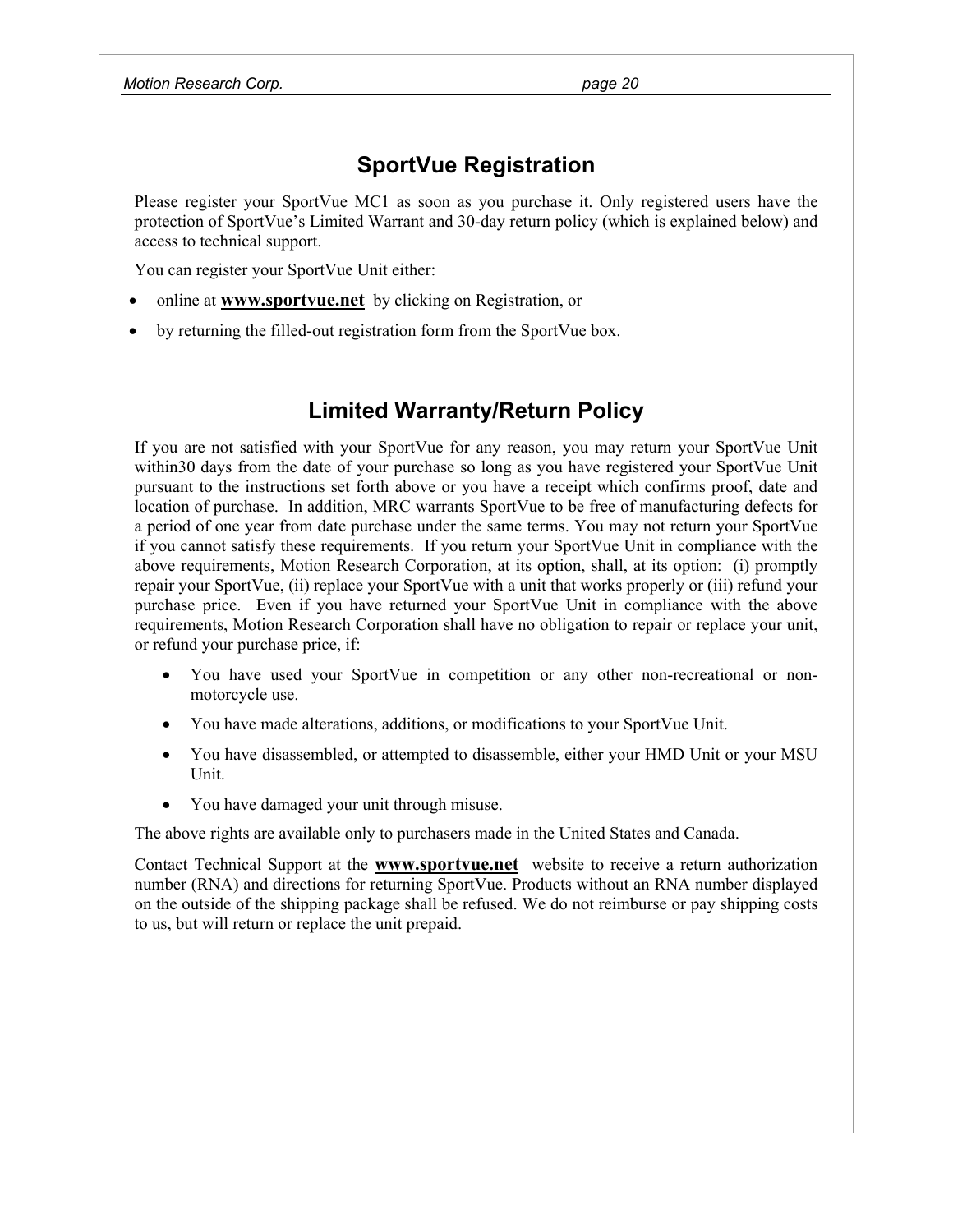# **DISCLAIMER OF WARRANTIES**

**YOUR SPORTVUE UNIT IS SOLD TO YOU "AS IS" AND MOTION RESEARCH COPRORATION MAKES NO WARRANTIES, (***how does this tie to our warranty above???)* **AND HEREBY DISCLAIMS ANY OTHER WARRANTIES, EXPRESS OR IMPLIED, WRITTEN OR ORAL, BY OPERATION OF LAW OR OTHERWISE, ARISING OUT OR RELATED TO THE USE OF THE SPORTVUE UNIT. MOTION RESEARCH CORPORATION DISCLAIMS THE IMPLIED WARRANTIES OF MERCHANTABILITY AND FITNESS FOR A PARTICULAR PURPOSE, OR WARRANTIES THAT MAY ARISE FROM TRADE USAGE OR CUSTOM. IN PARTICULAR, SPORTVUE DOES NOT WARRANT THAT YOUR SPORTVUE UNIT WILL PROVIDE ACCURATE INFORMATION OR WILL NEVER FAIL DURING OPERATIONS. YOU SHOULD NOT RELY ON THE SPORTVUE UNIT WHILE RIDING YOUR MOTORCYCLE OTHER THAN AS A SUPPLEMENT TO INFORMATION ALREADY PROVIDED BY YOUR MOTORCYCLE OR OTHER EQUIPMENT.** 

# **LIMITATION OF LIABILITY**

**EXCEPT WITH RESPECT TO WILLFUL TORTIOUS MISCONDUCT OR GROSS NEGLIGENCE, IN NO EVENT SHALL MOTION RESEARCH CORPORATION BE LIABLE TO YOU OR ANY OTHER PERSON FOR ANY CLAIMS ARISING OUT OF OR RELATED TO ANY USE OF A SPORTVUE UNIT, WHETHER BASED UPON WARRANTY, CONTRACT, TORT (INCLUDING NEGLIGENCE OR OTHERWISE FOR ANY AMOUNT OTHER THAN THE LIMITED RIGHTS OF RETURN SET FORTH IN THE "RETURN POLICY" SECTION OF THIS OWNER'S MANUAL.** 

# **DISCLAIMER OF CONSEQUENTIAL DAMAGES**

**EXCEPT WITH RESPECT TO WILLFUL TORTIOUS MISCONDUCT OR GROSS NEGLIGENCE, IN NO EVENT SHALL MOTION RESEARCH CORPORATION BE LIABLE TO YOU OR ANY OTHER PERSON FOR LOSS OF PROFITS, SPECIAL, INDIRECT, PUNITIVE, INCIDENTAL, CONSEQUENTIAL OR EXEMPLARY DAMAGES ARISING OUT OF OR RELATED TO ANY USE OF A SPORTVUE UNIT, EVEN IF MOTION RESEARCH CORPORATION HAS BEEN ADVISED OF THE POSSIBILITY OF SUCH DAMAGES OR LOSSES.** 

Independence of Last Two Sections. The above two sections are meant to be independent of each other and a failure of essential purpose of one shall not affect the enforceability of the other.

Definitions. For purposes of the sections titled "Disclaimer of Warranties", "Limitations of Liabilities" and "Disclaimer of Consequential Damages":

- **1.** the term "Motion Research Corporation" shall be deemed to include Motion Research Corporation, its affiliates and their respective authorized agents, licensees, employees, officers, directors, and agents;
- **2.** the term **"Claim**" shall mean any claim, proceeding, suit, demand, or threat of any of the foregoing.

# **Technical Support**

Free technical support is provided only to *registered* purchasers of SportVue.

Contact technical support at our **www.sportvue.net** website or via e-mail to **techsuppport@motionresearch.com**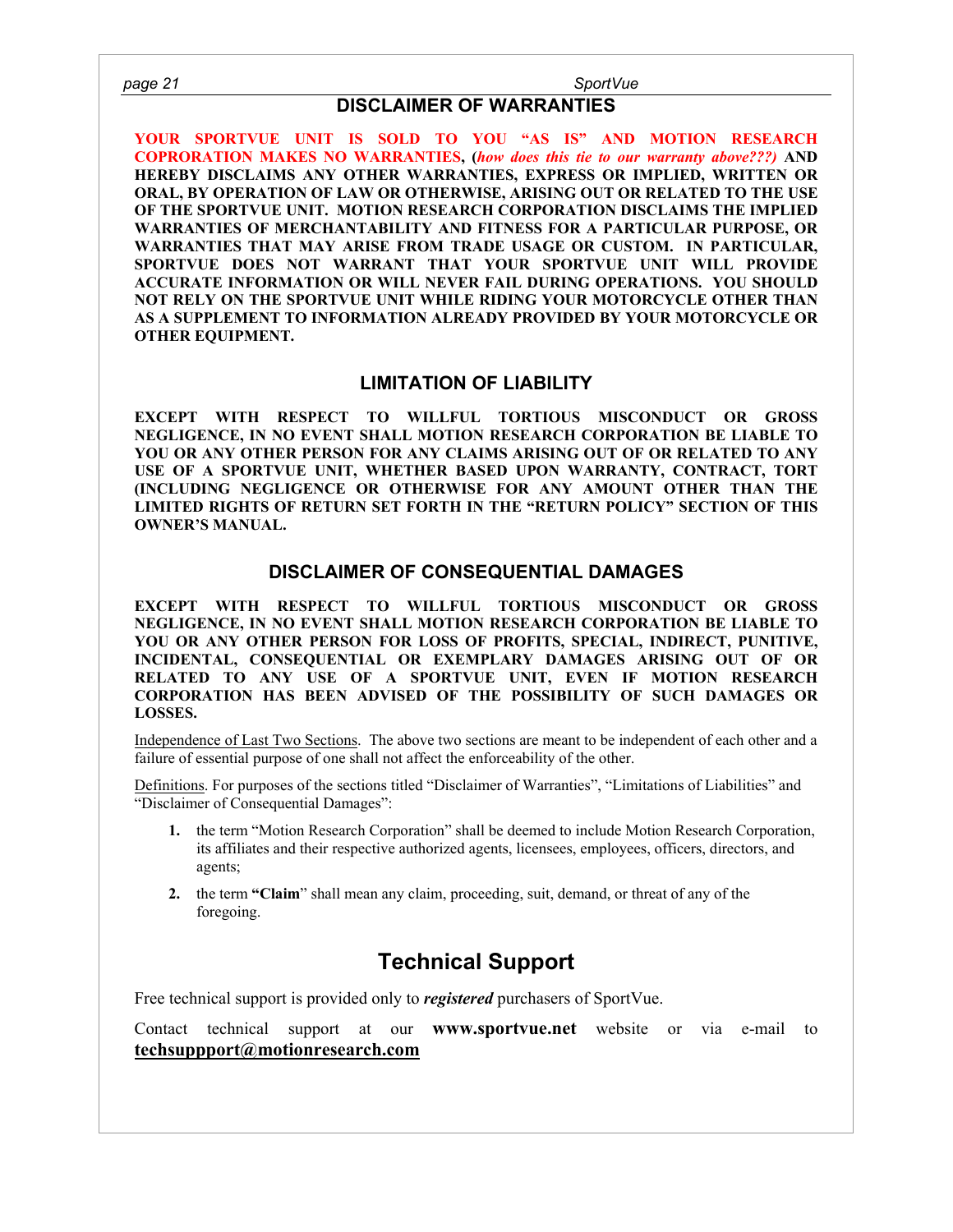*Motion Research Corp. page 22* 

# **FCC ID: SG3-SVHMDV1 and SV3-MCMSUV1 IC: 5316A-SVHMDV1 and 5316A-MCMSUV1**

This device complies with Part 15 of the FCC Rules. Operation is subject to the following two conditions: (1) This device may not cause harmful interference, and (2) this device must accept any interference received, including interference that may cause undesired operation.

**CAUTION: Changes or modifications not expressly approved by Motion Research, Inc. could void the user's authority to operate the equipment.** 

**WARNING: No change to the antenna or device is permitted. Doing so may result in the installed system exceeding RF exposure requirements. This device must not be co-located or operating in conjunction with any other antenna or radio transmitter. Installers and end users must** 

**follow the installation instructions provided in this guide.**



SportVue™ is a trademark of Motion Research Corporation, an information display and monitoring solutions provider for various applications in sports and industrial markets. MRC is currently developing products based upon its patented technologies: Head mounted Personal Displays (PD), SportVue™ MC1, SportVue™ BC1, VersaVue™ and the Autonomous Personal Data Recorder and Transmitter (APDRT) system.

© 2004 Copyright Motion Research Corporation. Images licensed to Motion Research Corporation. Duplication by electronic, photocopying or any other reproduction method is strictly prohibited. This product is protected by US Patent No. 5,162,828 and international patents and other pending US patents.

# **SPORTVUE END USER / SOFTWARE LICENSE AGREEMENT**

This SportVue End User / Software License Agreement (collectively the "Agreement") is a legal agreement between you ("You"), and MRC (as defined below) (together the "Parties" and individually a "Party"). BY INDICATING YOUR ACCEPTANCE BY CLICKING ON THE APPROPRIATE BUTTON BELOW, OR BY INSTALLING OR USING THE SOFTWARE AND/OR ANY MRC PRODUCT, YOU ARE AGREEING TO BE BOUND BY THE TERMS OF THIS AGREEMENT. IF YOU HAVE ANY QUESTIONS OR CONCERNS ABOUT THE TERMS OF THIS AGREEMENT, PLEASE CONTACT US AT **HTTP://WWW.SPORTVUE.NET**. IF, PRIOR TO USING THE SOFTWARE, YOU DECIDE YOU ARE UNWILLING TO AGREE TO THE TERMS OF THIS AGREEMENT, PROMPTLY RETURN THE SPORTVUE PRODUCT, SOFTWARE AND THE ACCOMPANYING ITEMS (INCLUDING WRITTEN MATERIALS AND BINDERS OR OTHER CONTAINERS) TO MRC OR THE MRC AUTHORIZED DISTRIBUTOR FROM WHOM YOU OBTAINED THE SPORTVUE PRODUCT, SOFTWARE AND ACCOMPANYING ITEMS. If you have already paid for the Software and/or the SportVue product, provide us with Your proof of purchase and we will refund the fees you have paid for these items to You.

### **1. Definitions**

"SportVue Software" means items of the Software that are identified as being for installation and use on a single desktop computer in conjunction with the SportVue MC1 Product. The SportVue Software is not licensed under this agreement.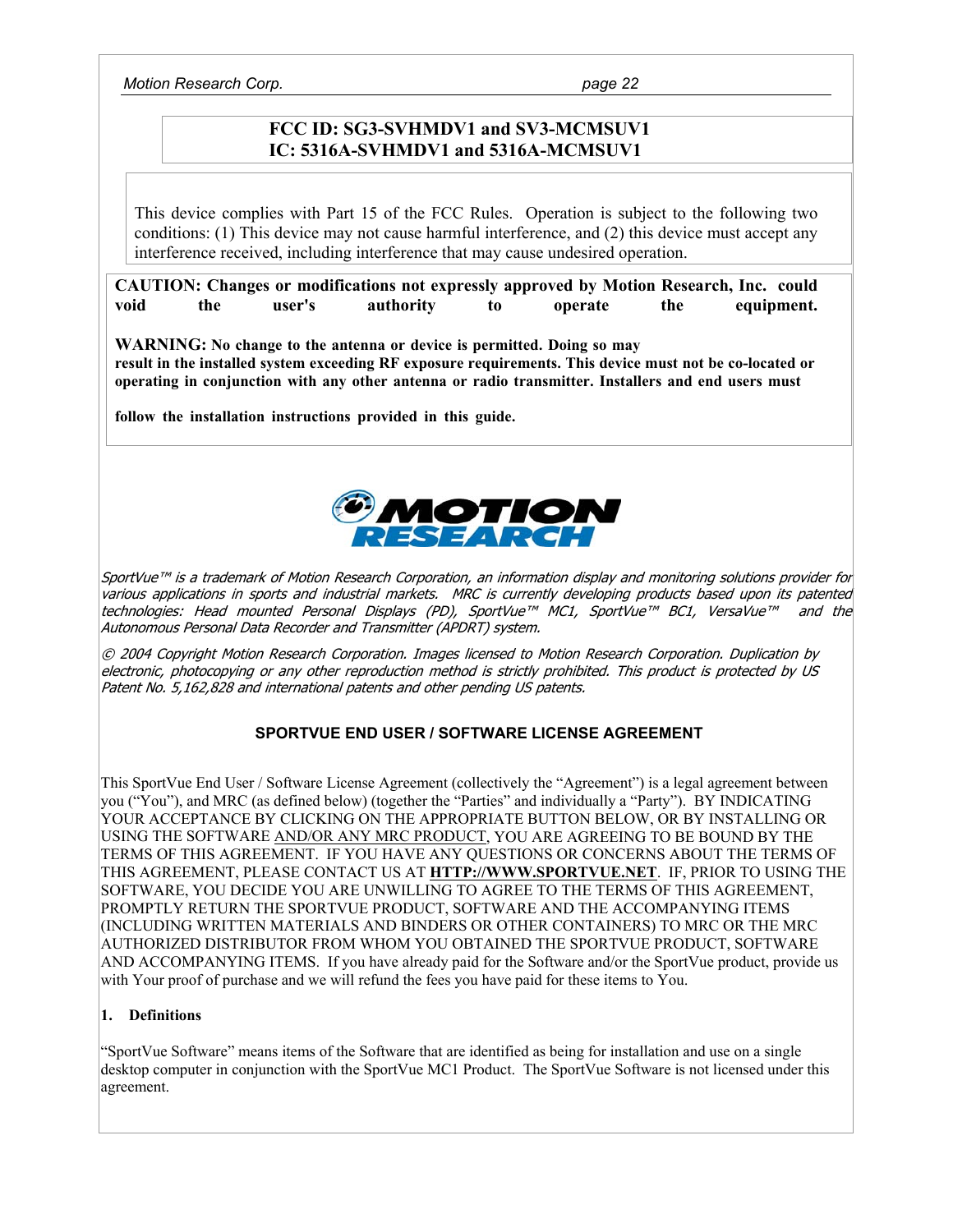## *page 23 SportVue*

"SportVue Head Mounted Display" (or "SportVue MC1") shall mean the MRC SportVue wireless helmet mounted device(s) You have acquired.

"SportVue MC1 System" shall mean the Software (as defined below), a SportVue MC1 device, MRC supplied accessories and documentation, and the MRC data transmitter device.

"Product" shall mean collectively the SportVue Head Mounted Display product and any MRC supplied accessories for such SportVue Head Mounted Display product exclusive of any software.

"MRC" shall mean Motion Research Corporation.

"Software" shall mean the MRC software product(s) provided under this license to You for use in conjunction with the SportVue MC1 Product including any such SportVue Software and MRC proprietary software products, firmware and data residing on the SportVue MC1 Product at the time of purchase. The term Software includes all such software and data, regardless of the form in which it is provided to You or the form in which You may subsequently use it: however, any Third Party Software, whether or not the Third Party Software accompanies, is provided with or operates in conjunction with the Software and/or any portion of the SportVue System. Use of such software products shall be governed by and subject to Your agreeing to the terms of separate software licenses impose any additional obligations, or obligations inconsistent with the terms of this Agreement, upon MRC whatsoever.

"Service" shall mean any MRC service provided to You in conjunction with the SportVue System.

"Third Party Software" means software applications proprietary to a third party but shall not include software licensed by MRC from a third party for incorporation into a MRC software product and distribution as an integral part of that MRC software product under a MRC brand.

## **2. Agreement to Supply Product(s) and Service(s) to License Software.**

You acknowledge that You are supplied with the SportVue System and any additional MRC accessories or Service(s) that You order conditional upon Your acceptance of the terms and conditions herein, Your payment of the required purchase price and license fees, Your commitment to pay all applicable periodic fees or costs, and any additional terms and conditions that You agree to be bound by from time to time.

### **3. Title to Product(s) and Right to Use Software.**

You shall not obtain title and/or any right of possession to the Product(s) sold to you until you pay all amounts due for such Product(s). Your license to use the Software is conditional upon payment of all license fees due hereunder to MRC. If any monthly or other periodic fees or costs associated with Your use of the SportVue System or the Services are not paid when due, it shall constitute a breach of this license entitling MRC to terminate Your license to use the Software under Section 10 below. For greater certainty, this Agreement does not constitute a sale of the Software or any portion thereof to You.

### **4. Use of SportVue MC1 Product.**

### You agree that:

(a) You and anyone obtaining access to the SportVue System through You will only use the SportVue System and any component thereof, including the SportVue MC1 Product and the Software, in accordance with this Agreement and the appropriate *Installation and Getting Started Guide* provided by MRC for use in conjunction with the SportVue System or portion thereof;

(b) You and anyone obtaining access to the SportVue System through You will only use the SportVue System and any component thereof in accordance with the Limited Warranty (as defined herein);

(c) You are, and anyone obtaining access to the SportVue System through You, over the age of majority and will comply with Your obligations under this Agreement and will comply with all applicable laws and regulations respecting the use of the SportVue System and Services. Use of this Product by a minor implies parental consent;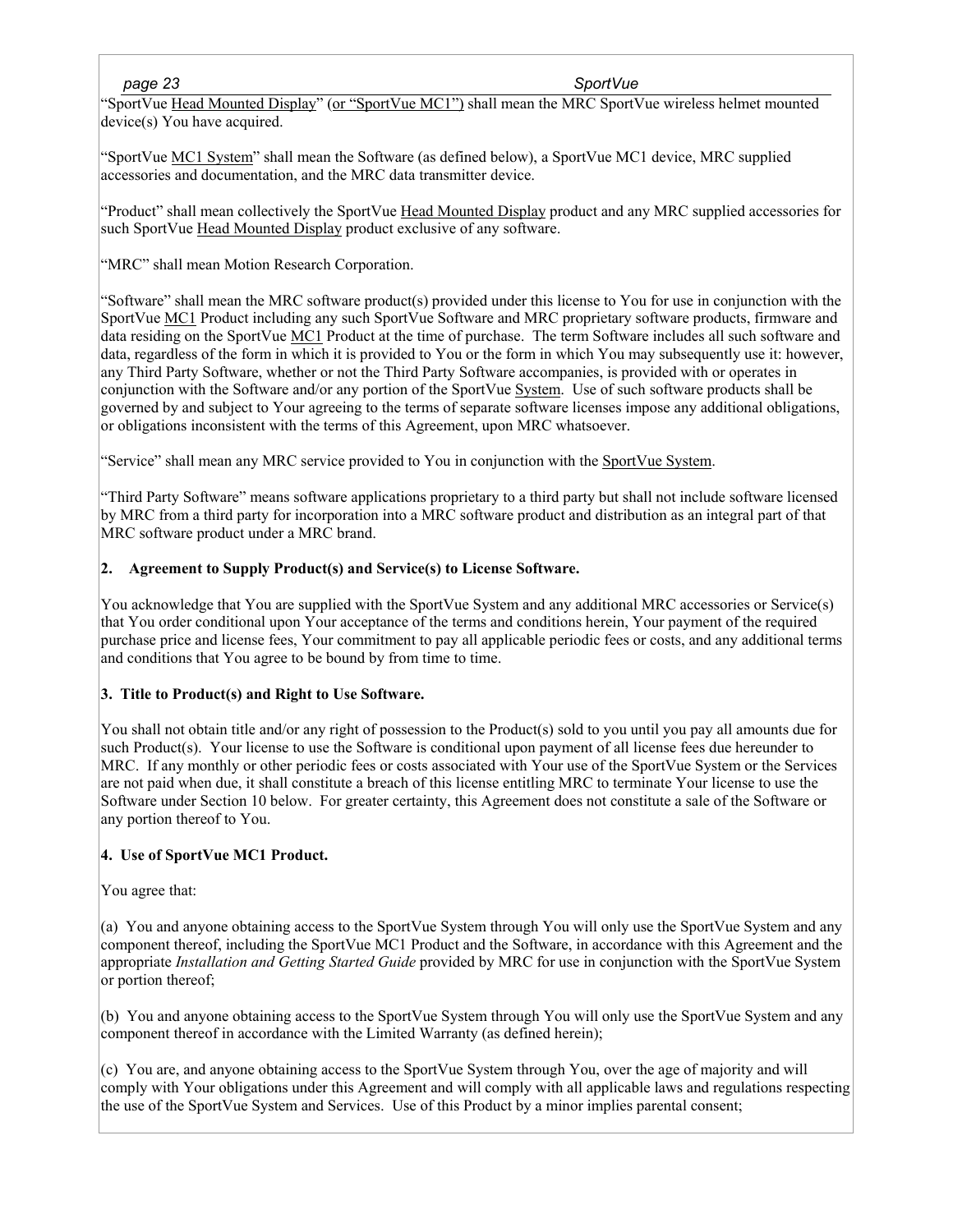### *Motion Research Corp. page 24 page 24 page 24*

(d) You will ensure that any information that is provided to MRC pursuant to this Agreement is true, current, and complete;

(e) You will be responsible for all activities with respect to the SportVue System and Services undertaken by You or undertaken by anyone who has access to the SportVue System through You;

(f) You represent and warrant that You have the right and the authority to enter into this Agreement.

(g) You will ensure that the use of the Products, Services and the Software including without limitation the use thereof with any other software, application, or data and the transmission of data using Software, does not interfere with, degrade, or adversely affect any software, system, network, or data used by any person including MRC and other customers of MRC and You will not use or allow any person to use the Products, Services or Software in a way that has a detrimental effect upon MRC, its customers or its products or services;

(h) You and anyone obtaining access to the Products, Services or Software through You will not use the Products, Services or Software to commit or attempt to commit a crime or facilitate the commission of any crime or other illegal or tortious acts;

(i) You will not sell or transfer, or attempt to sell or transfer, the Software or any part thereof, or Your entitlement to use the services or any other MC1 device or person, without the written permission of MRC; and

(j) You will cooperate with MRC and provide information requested by MRC to MRC in investigating or determining whether there has been a breach of this Section 4 or any other provision of this Agreement and provide RIM with access to the premises and computers where the Products, Services or Software are or have been used.

## **5. Software License**

Subject to the terms and conditions herein, this Agreement grants You a personal, revocable, non-exclusive, nontransferable license to install and use one copy of the Software residing on the SportVue MC1 Product. You may not use or allow the use of the Software other than for Your own internal or personal purposes. This license does not imply any rights to future upgrades or updates of the Software. However, if MRC does provide You with any upgrades or updates to the Software, such upgrades or updates shall be subject to the terms and conditions of this Agreement or such agreement, if any, which accompanies such upgrades or updates, and may be subject to additional payments. You may not print, copy, reproduce, distribute, modify or in any manner duplicate the Software, in whole or in part. For the purposes of this provision "copy or reproduce" shall not include copying of statements and instructions of the Software that naturally occurs during normal program execution when used in accordance with and for the purposes described in the user documentation or in the course of making unmodified regular backups of the computer or system on which the Software is installed, in accordance with industry standard business practices. You may not copy any written materials accompanying any portion of the Software unless specifically authorized in writing to do so by MRC.

### **6. Intellectual Property**

You do not acquire hereby any intellectual property or other proprietary rights, including patents, designs, trademarks, copyright or rights in any confidential information or trade secrets, in or relating to the SportVue System or any part thereof. You also do not acquire any rights in or related to the SportVue System or any component thereof, other than the rights expressly licensed to You under this Agreement or in another mutually agreed upon, written agreement that You may have with MRC. Any grants not expressly granted herein are reserved. The Software is only licensed to You as expressly set out herein, and it and all associated documentation is protected by U.S. and international copyright and patent laws and international treaty provisions. There are severe penalties both civil and criminal for intellectual property infringement.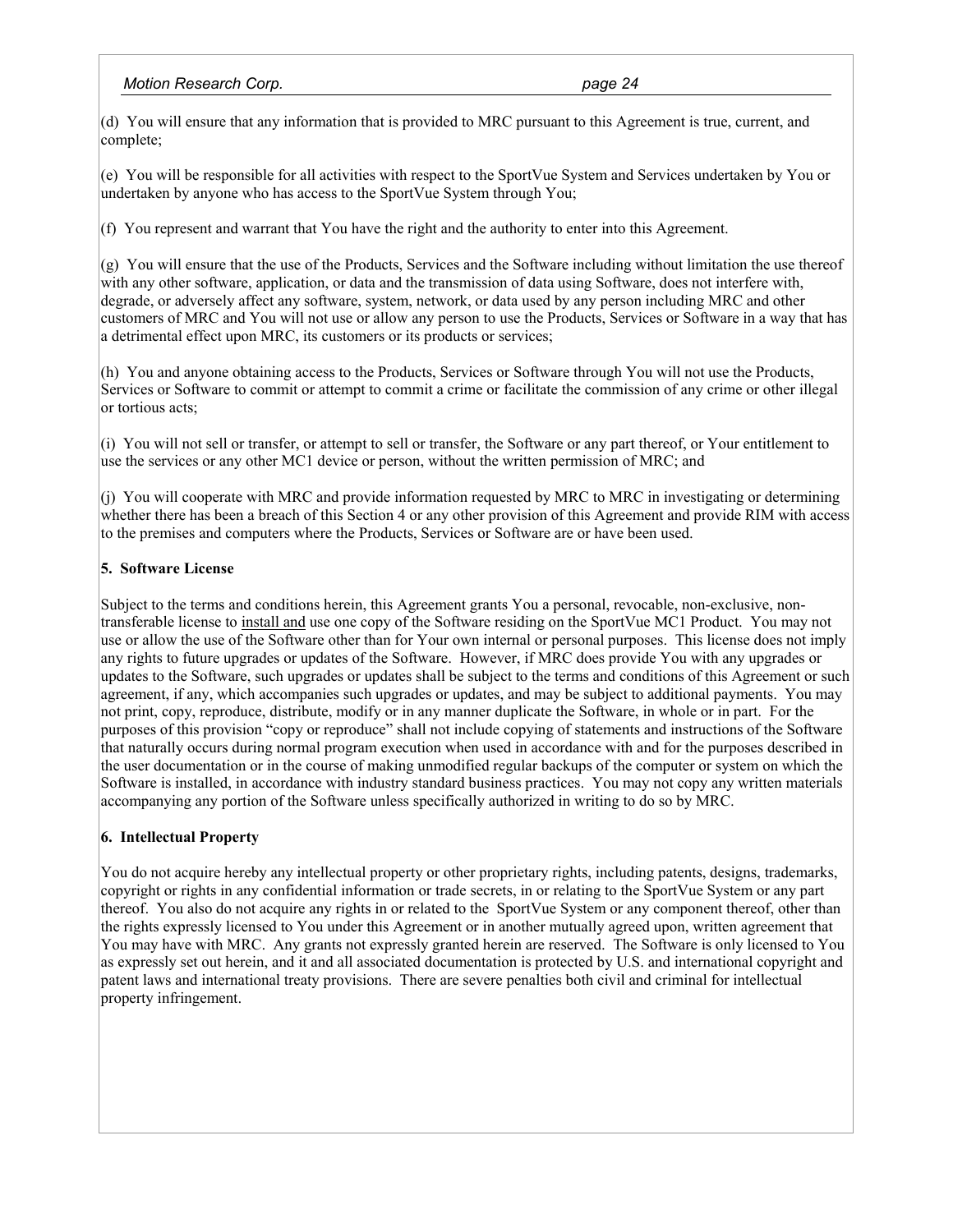#### *page 25 SportVue*

## **7. Export Restrictions; U.S. Government Rights.**

You acknowledge that the Software includes encryption software that may be controlled for import, export or purposes under the laws and regulations of the country(ies) and/or territory(ies) in which the Software is used ("Applicable Law"). In particular, You acknowledge the Software is of U.S. origin, is subject to Canadian laws and regulations, and may be subject to restrictions on export or re-export to countries subject to United States embargoes (currently Burma, Cuba, Iran, Iraq, Libya, former Yugoslavian nations, North Korea, Sudan, Libya, Angola, Sierra Leone, Liberia, Zimbabwe and Syria) or to persons or entities prohibited from receiving U.S. exports (including, but not limited to, those involved with missile technology or nuclear, chemical or biological weapons). You hereby represent that (1) to the best of Your knowledge You are eligible to receive the Product(s) and Software under Applicable Law; and (2) You will ensure that other persons use the Product(s) and/or the Software under Applicable Law; and (3) You will ensure that other persons use the Product(s) and Software in accordance with the foregoing restrictions. The Software is provided with RESTRICTED RIGHTS. Use, duplication or disclosure by the U.S. Government is subject to restrictions as set forth in DFARS 227.7202 or in FAR 52.227-19, or their successors as applicable. Contractor is Motion Research Corporation, 1818 Westlake Avenue North, Suite 232, Seattle, Washington, 98109, U.S.A. You hereby agree to indemnify MRC from any claims, actions, liability or expenses (including reasonable lawyers' fees) resulting from Your failure to act in accordance with the certifications and commitments in this Section.

## **8. Confidentiality**

You acknowledge and agree that the Software was developed at considerable time and expense by MRC and is confidential to and contains the trade secrets of MRC. You agree to maintain the Software in strict confidence and not to disclose or provide access thereto to any person or entity. You do not have the right to obtain or use any source code of the Software, and may not translate, reverse engineer, decompile or disassemble the Software, or otherwise attempt to derive the source code of the Software and agree not to authorize, allow or enable any other person or entity to do so.

### **9. Term**

This Agreement shall be effective upon Your agreement to be bound by the terms of this Agreement, (as manifested by the conduct described in the preamble above) and shall end upon expiry or upon termination of this Agreement in accordance with the provisions set out herein. MRC reserves the right, in its sole discretion, without any liability arising from or related to such termination, to terminate this Agreement. Upon termination of this Agreement, You will cease all use of the Software and destroy and/or permanently delete all copies of the Software in Your possession.

### **10. Remedies and Termination for Default.**

If You breach any provision of this Agreement MRC may, in addition to all other rights and remedies provided by this Agreement or by law, terminate this Agreement by providing notice of termination. You will be deemed to be in breach of this Agreement and MRC will have the right to terminate this Agreement if (1) You fail to comply with or perform a term or condition herein, (2) You or any user of the SportVue System (or any component thereof) interfere with MRC's customer service or business operations, (3) You materially contravene any agreement that You may have with MRC, including without limitation, the terms of any click-wrap or shrink-wrap agreement that You have agreed to on MRC's website or otherwise, (4) You violate any code of conduct or other guidelines by which You may be governed in conjunction with Your use of the SportVue System or any component thereof. In addition, MRC may terminate this Agreement and/or immediately cease to provide the Service(s) without any liability whatsoever to You if MRC is prevented from providing any portion or all of any Service by any law, regulation, requirement or ruling issued in any form whatsoever by judicial or other governmental body, or if a notice from a government agency or department indicates MRC is not permitted to provide any portion of its Service(s). Nothing herein shall be construed to require MRC to seek a waiver of any law, rule, regulation, or restriction, or seek judicial review or appeal of any court order. MRC shall not have any liability to You arising from or related to the termination of this Agreement in accordance with this Section.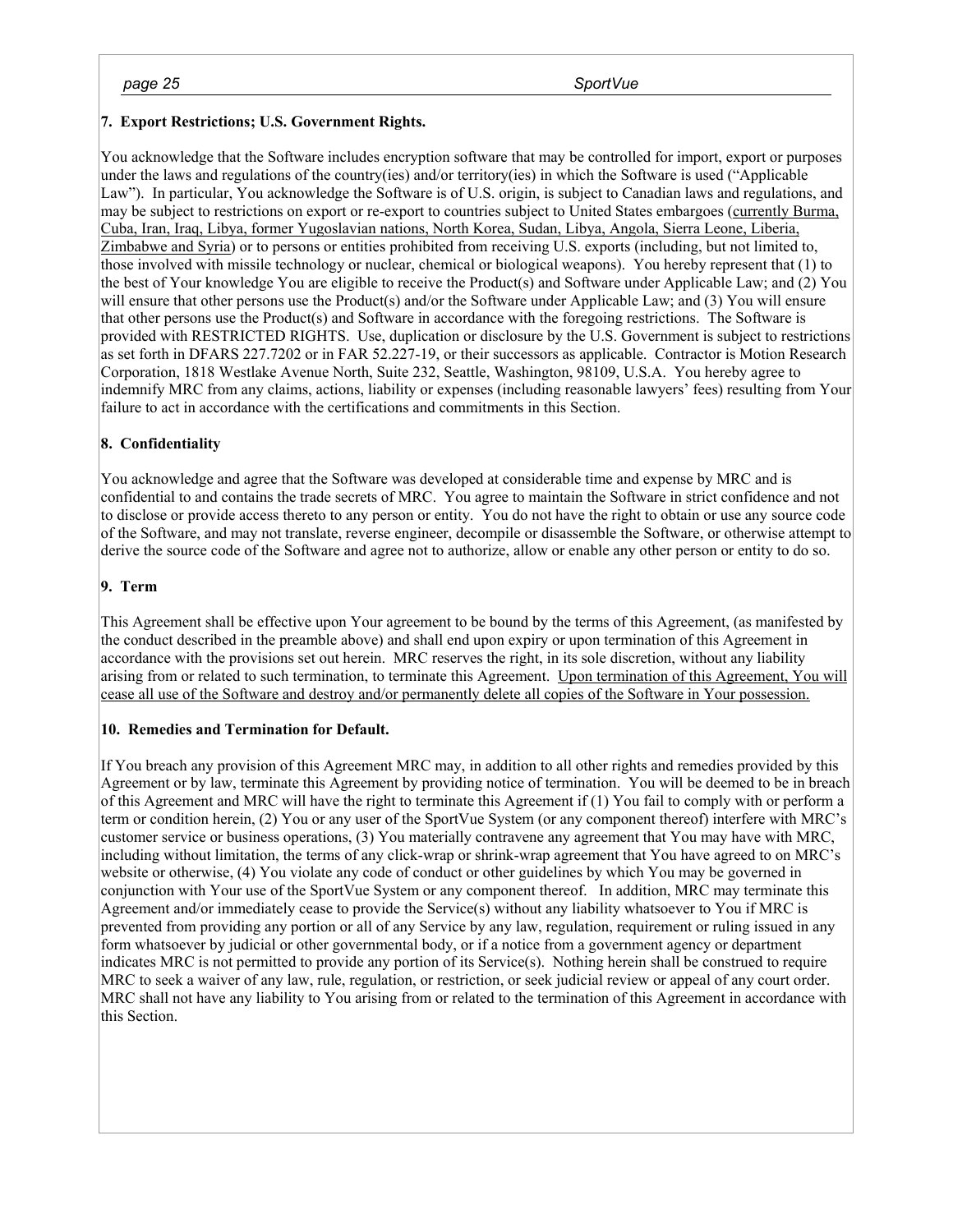*Motion Research Corp. page 26* 

# **11. Indemnity/Liability.**

You shall defend, indemnify, and hold harmless MRC, MRC's suppliers, successors, affiliates, agents and assigns (each a "MRC Indemnified Party") from any claims, damages, losses, or expenses (including without limitation attorney fees and costs) incurred by a MRC Indemnified Party in connection with all claims, suits, judgment and causes of action (i) for infringement of patents or other intellectual property or proprietary rights arising from combining with or using any device, system or service in connection with the SportVue System or any portion thereof, (ii) for damages arising from Your breach of Sections 4, 5, 6, 7, or 8 herein, (iii) for libel, slander, defamation or infringement of copyright or other intellectual property or proprietary right with respect to material transmitted by You using the SportVue MC1 Product, (iv) for any injury, death or property damage arising in connection with the presence, use or non-use of any portion of the SportVue System or MRC Service(s) (other than such damage to person or property (excluding data) that directly arises from the use of the SportVue MC1 Product and/or Software strictly in accordance with the *SportVue MC1 Operating Manual* provided by MRC with the Products which specifically pertains to such Products), or (v) for claims made by third persons against MRC arising from or related to Your use of the Software or the SportVue System or any portion thereof (other than such claims that arise solely from the use of the SportVue MC1 Product and/or Software strictly in accordance with the *SportVue MC1 Operating Manual* provided by MRC with the Products which specifically pertains to such Products). No remedy herein conferred upon MRC is intended to be, nor shall it be construed to be, exclusive of any other remedy provided herein or as allowed by law or in equity, but all such remedies shall be cumulative. In the event of the termination of this Agreement pursuant to Section 14, You shall pay to MRC all attorney fees, collection fees, and related expenses, expended or incurred by MRC in the enforcement of any right or privilege hereunder (including, but not limited to, telephone, freight, express and postal charges, expenses of paid investigators and reasonable compensation for time of MRC's representatives).

### **12. Limited Warranty.**

(a) Service(s). EACH OF THE MRC SERVICES IS PROVIDED "AS IS" AND "AS AVAILABLE", WITHOUT WARRANTY OF ANY KIND BY MRC. MRC DOES NOT WARRANT UNINTERRUPTED USE OR OPERATION OF ANY SERVICE, OR THAT ANY DATA SENT BY OR TO YOU WILL BE TRANSMITTED IN UNCORRUPTED FORM OR WITHIN A REASONABLE PERIOD OF TIME. ALL REPRESENTATIONS, WARRANTIES, ENDORSEMENTS AND CONDITIONS OF ANY KIND, EXPRESS OR IMPLIED, INCLUDING WITHOUT LIMITATION, ANY WARRANTIES OF TITLE OR NON-INFRINGEMENT AND ANY IMPLIED REPRESENTATIONS, WARRANTIES AND CONDITIONS OF FITNESS FOR A PURPOSE, MERCHANTABLE QUALITY, DURABILITY, OR ARISING FROM A COURSE OF DEALING OR USAGE OF TRADE ARE HEREBY EXCLUDED. MRC SHALL HAVE NO LIABILITY TO YOU OF ANY KIND WITH RESPECT TO ANY SERVICE PROVIDED BY ANY THIRD PARTY THROUGH MRC OR IN CONJUNCTION WITH MRC'S SERVICES. YOUR RECOURSE IN THE EVENT OF ANY SUCH CLAIM WITH RESPECT TO ANY SERVICE SHALL BE SOLELY AGAINST SUCH THIRD PARTY.

(b) Product(s). The limited warranty ("Limited Warranty"), if any, for the Product(s) is set forth in the applicable MRC user guide. The Limited Warranty is the exclusive warranty for any Product sold under the terms of this Agreement and sets out Your sole remedies in respect of the Products sold and any breach of the Limited Warranty. The terms of Section 18 of this Agreement are incorporated by reference into the terms of the Limited Warranty. By indicating Your acceptance by clicking on the appropriate button below, You acknowledge that you have read the Limited Warranty and agree to its terms.

(c) Software. In the event that during the ninety (90) day period following delivery of the Product to You (the "Warranty Period"), the Software as shipped by MRC is not capable of performing the functions described in the Specifications (which can be viewed at http//www.sportvue.net/legal....), when used as specified by MRC in the *SportVue MC1 Operating Manual* applicable to the specific type and version of the Software, MRC will, at its sole option and discretion either make efforts to correct or provide You with a workaround for such problem (which may be provided in a form at MRC's reasonable discretion, including in the course of telephonic customer support provided to You, in a generally available software fix release, or made available to You at our website) or provide You with a refund for the one time fees paid by You for the Software if the media on which the Software was provided to You and all packaging related thereto is returned to MRC in accordance with Your normal warranty return mechanism within the Warranty Period together with proof of purchase. The foregoing is MRC's only obligation and is Your sole and exclusive remedy for any defects, errors, or problems You may experience related to the Software. The above obligation will not apply if the failure of the Software to perform the functions described in the Specifications is due to: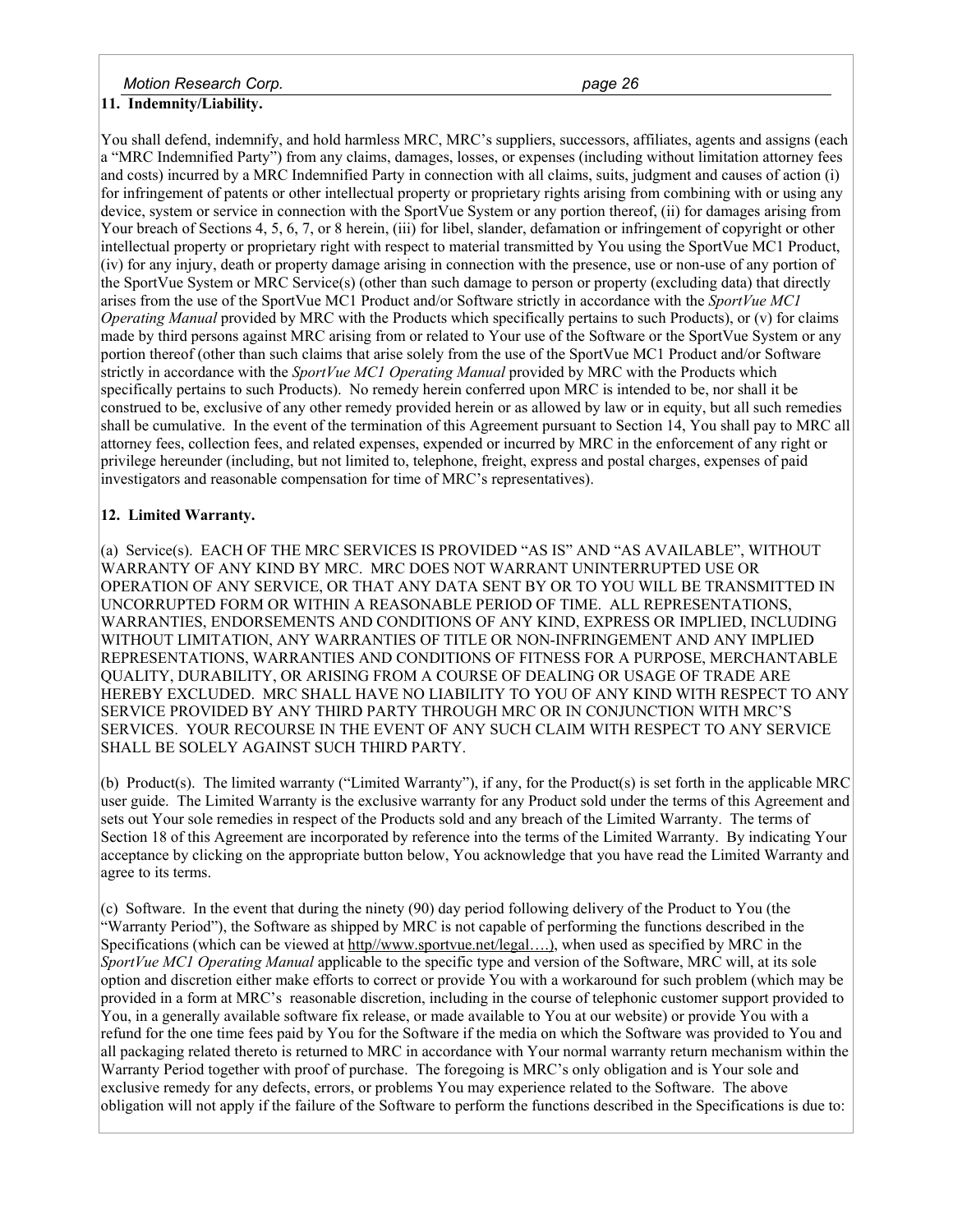#### *page 27 SportVue*

(i) use of the Software in a manner inconsistent with any of Your obligations set out in sections 3, 4, 5, 7, and 8 of this Agreement or in a manner inconsistent with the instructions, including the safety instructions, specified by MRC in the *SportVue MC1 Operating Manual* applicable to the specific type and version of the Software; or (ii) a malfunction or other problem related to any hardware, network, software or communication system other than the SportVue System Software; or (iii) to any external causes affecting the Software, including the media upon which the Software is provided, such as accident, disaster, electrostatic discharge, fire, flood, lightning, water or wind, or correction of errors attributable to software other than the Software. The Software may include Cypress Semiconductor Corp. ("Cypress") and Microchip Technology, Inc. ("Microchip") source and object code. Any such code is provided to You "AS IS" and at no charge with no representations, warranties or conditions either express or implied, including without limitation any warranties or conditions of merchantability, quality, performance, fitness for a particular purpose, durability, title or non-infringement. In no event shall either MRC or Cypress and/or Microchip be liable to You for any damages whatsoever, including without limitation any direct, indirect, consequential, punitive, exemplary damages, arising out of in relation to the provision of the Cypress and/or Microchip code as part of the Software, its performance or lack of performance, even if MRC or Cypress and/or Microchip has been advised of the possibility of such damages. You acknowledge that this limitation and exclusion is reasonable given that this code is provided at no charge. This paragraph sets out Your sole remedies in respect of the Software and any breach of the warranty set out herein.

### **13. Limitation of Liability.**

The only type of damages that can be recovered against MRC arising from or related to this Agreement including without limitation in relation to the provision, use, performance or non-performance of the SportVue System or any portion thereof, shall be Your direct damages, if any, and without expanding on the specific remedies set out in Section 12 above (i) in no event shall the aggregate liability of MRC exceed the amount paid by You for the SportVue MC1 Product(s), and/or for that portion of the Software (as the case may be) that gave rise to the claim, and (ii) MRC shall only be liable for damages incurred during the period of such failure, delay or nonperformance of the SportVue System. MRC SHALL HAVE NO LIABILITY WHATSOEVER TO YOU OR ANY PARTY CLAIMING BY OR THROUGH YOU FOR THE ACCURACY, TIMELINESS OR CONTINUED AVAILABILITY OF ANY SERVICE OR PRODUCT.

EXCEPT FOR THE LIMITED DIRECT DAMAGES SPECIFIED ABOVE, TO THE MAXIMUM EXTENT PERMITTED BY LAW, IN NO EVENT SHALL MRC BE LIABLE FOR ANY DAMAGES WHATSOEVER (INCLUDING, WITHOUT LIMITATION, INDIRECT, SPECIAL, INCIDENTAL, EXEMPLARY OR CONSEQUENTIAL OR PUNITIVE DAMAGES, DAMAGES FOR LOSS OF BUSINESS PROFITS OR REVENUES, BUSINESS INTERRUPTION, LOSS OF BUSINESS INFORMATION OR CORRUPTION OR LOSS OF DATA, FAILURES TO TRANSMIT OR RECEIVE ANY DATA, PROBLEMS ASSOCIATED WITH ANY APPLICATIONS USED IN CONJUNCTION WITH THE SOFTWARE, DOWNTIME COSTS, LOSS OF THE USE OF THE SPORTVUE SYSTEM, OR ANY ASSOCIATED PRODUCTS, COST OF SUBSTITUTE GOODS, FACILITIES, OR SERVICES, COST OF CAPITAL, OR OTHER PECUNIARY LOSS ARISING OUT OF OR RELATED TO THIS AGREEMENT) WHETHER OR NOT SUCH DAMAGES WERE FORESEEN OR UNFORESEEN INCLUDING WITHOUT LIMITATION THE USE OF OR INABILITY TO USE THE SOFTWARE OR ANY THIRD PARTY SOFTWARE, EVEN IF MRC HAS BEEN ADVISED OF THE POSSIBILITY OF SUCH DAMAGES.

MRC DISCLAIMS ALL OTHER REPRESENTATIONS, WARRANTIES AND CONDITIONS, EITHER EXPRESS OR IMPLIED, INCLUDING BUT NOT LIMITED TO IMPLIED REPRESENTATIONS, WARRANTIES OR CONDITIONS OF MERCHANTABILITY, MERCHANTABLE QUALITY, FITNESS FOR A PARTICULAR PURPOSE, DURABILITY, TITLE AND ANY OTHER IMPLIED WARRANTY OR CONDITION ARISING BY STATUTE OR CUSTOM OR USAGE OF TRADE RELATED TO THE SERVICES AND THE SPORTVUE SYSTEM OR ANY PORTION THEREOF. The limited warranties set out in the Agreement give You specific legal rights. You may also have other rights that vary by state or province. Some jurisdictions may not allow the exclusion or limitation of implied warranties and conditions. To the extent permitted by law, any implied warranties or conditions relating to the Software to the extent they cannot be excluded as set out above are limited to 90 days from the date You first installed any portion of the SportVue System for your use.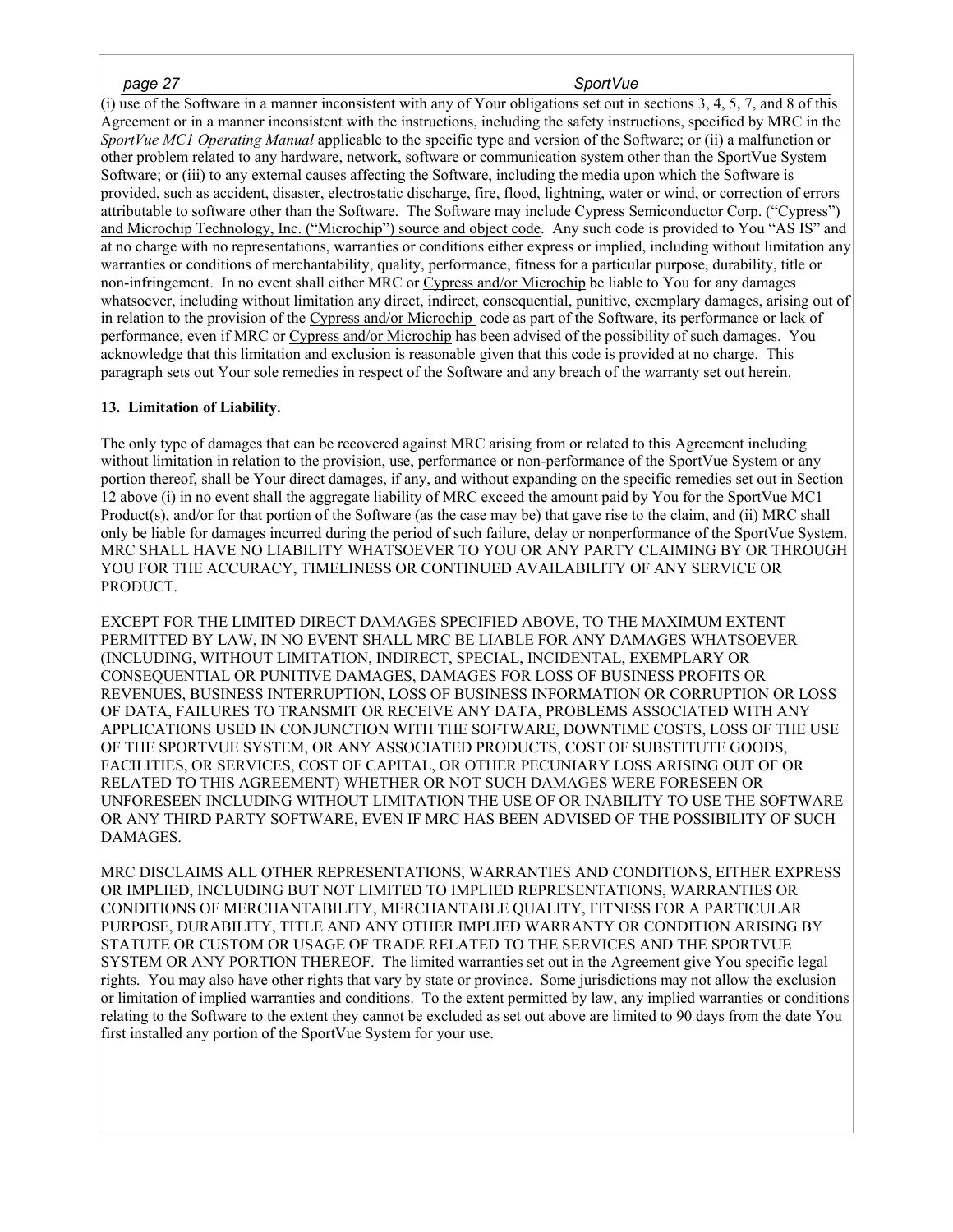#### *Motion Research Corp. page 28 page 28 page 28 page 28 page 28 page 28*

MRC SHALL BE LIABLE TO YOU ONLY AS EXPRESSLY PROVIDED IN THIS AGREEMENT BUT, TO THE MAXIMUM EXTENT PERMITTED BY APPLICABLE LAW, SHALL HAVE NO OTHER OBLIGATION, DUTY, OR LIABILITY WHATSOEVER IN CONTRACT, TORT, OR OTHERWISE TO YOU INCLUDING ANY LIABILITY FOR NEGLIGENCE OR STRICT LIABILITY. THE LIMITATIONS, EXCLUSIONS, AND DISCLAIMERS IN THIS AGREEMENT SHALL APPLY IRRESPECTIVE OF THE NATURE OF THE CAUSE OF ACTION, DEMAND, OR ACTION BY YOU INCLUDING BY NOT LIMITED TO BREACH OF CONTRACT, NEGLIGENCE, TORT, STRICT LIABILITY OR ANY OTHER LEGAL THEORY AND SHALL SURVIVE A FUNDAMENTAL BREACH OR BREACHES OR THE FAILURE OF THE ESSENTIAL PURPOSE OF THIS AGREEMENT OR OF ANY REMEDY CONTAINED HEREIN.

## **14. Consent to Collection of Information.**

By submitting personal information to MRC pursuant to the Agreement, including without limitation Your name, address and telephone number, You consent to the collection, processing, transmission and disclosure of such information by MRC for the purposes of MRC's internal use and specifically the purposes for which such information has been requested, such as billing requirements. Any information that You provide to MRC may be used or disclosed by MRC only in accordance with MRC's privacy policy, which may be viewed at http://www.sportvue.net. MRC reserves the right to modify its privacy policy from time to time in its discretion.

## **15. Assignment and Delegation.**

MRC may assign this Agreement without notice to You. You shall not assign this agreement without the prior written consent of MRC (such consent may be withheld or conditioned at MRC's discretion) and any assignment without MRC's prior written consent shall be null and void and of no effect. MRC may perform all obligations to be performed under this Agreement directly or may have some or all obligations performed by its contractor or subcontractors.

## **16. Notices.**

Except as otherwise provided in this Agreement, all notices or other communications hereunder shall be deemed to have been duly given when made in writing and delivered in person, by courier or deposited in the mail, postage prepaid, certified mail, return receipt requested, and addressed to You at the billing address supplied to MRC by You, and addressed to Motion Research Corporation, 1818 Westlake Avenue North, Suite 232, Seattle, Washington, 98109, with a copy (which shall not constitute notice) to MRC's General Counsel: Summit Law Group PLLC, 315 Fifth Avenue South, Suite 1000, Seattle, WA 98104-2682. In addition to the foregoing, MRC may, at its option, give You any notice under this Agreement by email. Notice to You by email should be deemed to have been duly given when transmitted to an email address furnished by You to MRC.

# **17. Force Majeure.**

Notwithstanding any other provision of this Agreement, neither Party shall be deemed in default of this Agreement for failure to fulfill its obligations when due to causes beyond its reasonable control.

# **18. General.**

(a) No Third Party Beneficiaries. Except as otherwise specifically stated in this Agreement, the provisions herein are for the benefit of the Parties and not for any other person or entity.

(b) Waivers of Default. Waiver by either Party of any default by the other Party shall not be deemed a continuing waiver of such default or a waiver of any other default.

(c) Survival. The terms, conditions and warranties contained in this Agreement that by their sense and context are intended to survive the performance hereof by either or both Parties shall so survive the completion of performance, cancellation or termination of this Agreement.